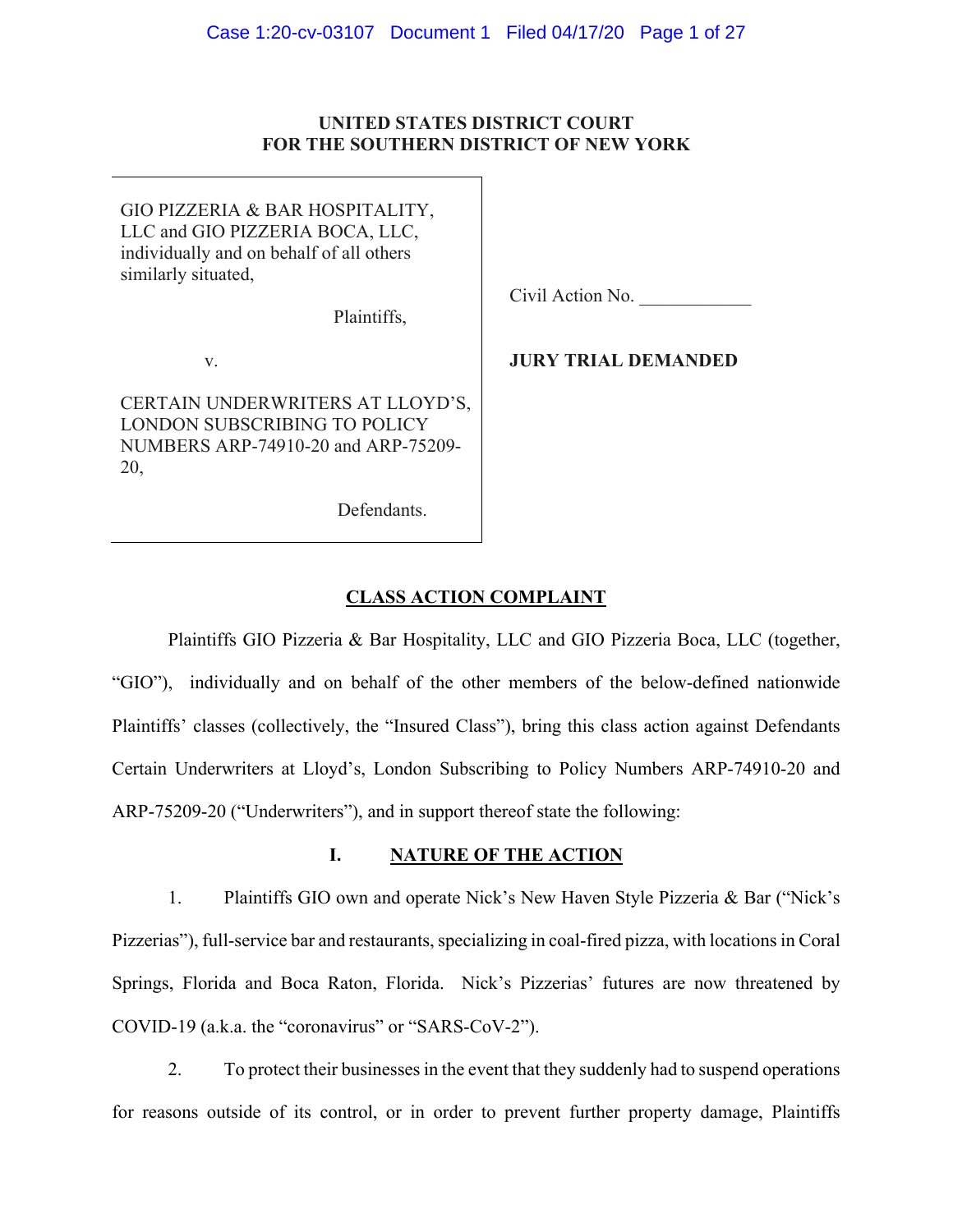## Case 1:20-cv-03107 Document 1 Filed 04/17/20 Page 2 of 27

purchased insurance coverage from Underwriters, including special property coverage, as set forth in Underwriters' Business Income (and Extra Expense) Coverage Form ("Special Property Coverage Form").

3. Underwriters' Special Property Coverage Form provides "Business Income" coverage, which promises to pay for loss due to the necessary suspension of operations following physical loss or damage to property.

4. Underwriters' Special Property Coverage Form also provides "Civil Authority" coverage, which promises to pay for loss caused by the action of a civil authority that prohibits access to the insured premises.

5. Underwriters' Special Property Coverage Form also provides "Extra Expense" coverage, which promises to pay the expense incurred to minimize the suspension of business and to continue operations.

6. Underwriters' Special Property Coverage Form, under a section entitled "Duties in the Event of Loss" mandates that Underwriter's insured "must see that the following are done in the event of loss". . . [t]ake all reasonable steps to protect the Covered Property from further damage and keep a record of your expenses necessary to protect the Covered Property, for consideration in the settlement of the claim."

7. Unlike many policies that provide Business Income (also referred to as "business interruption") coverage, Underwriters' Special Property Coverage Form does not include, and is not subject to, any exclusion for losses caused by viruses or communicable diseases.

8. Plaintiffs GIO were forced to suspend or reduce business at their Nick's Pizzerias due to COVID-19 and the resultant orders issued by civil authorities in Florida mandating the suspension of business for on-site services, as well as in order to take necessary steps to prevent further damage and minimize the suspension of business and continue operations.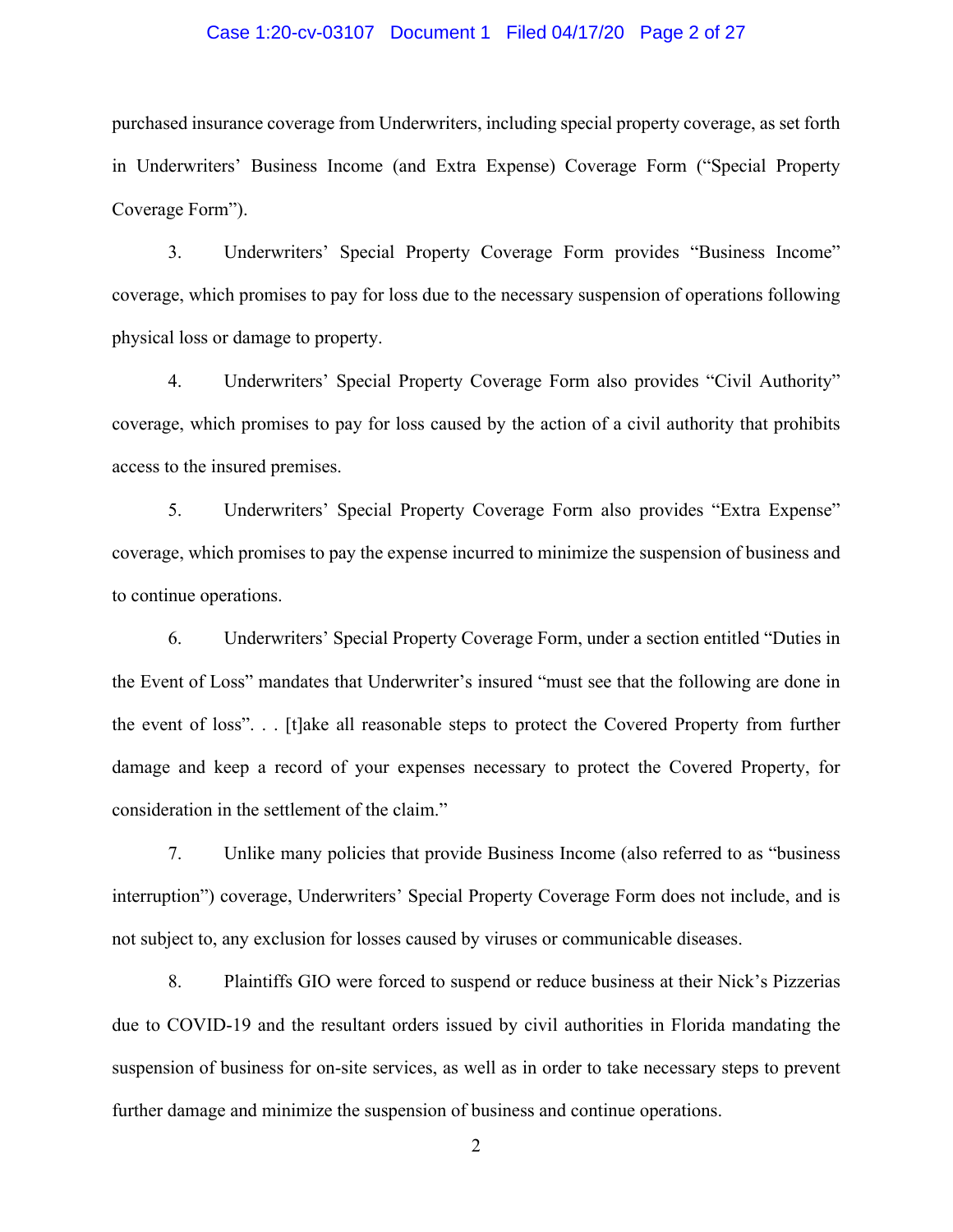## Case 1:20-cv-03107 Document 1 Filed 04/17/20 Page 3 of 27

9. Upon information and belief, Underwriters have, on a widescale and uniform basis, refused to pay its insureds under its Business Income, Civil Authority, Extra Expense, and Sue and Labor coverages for losses suffered due to COVID-19, any executive orders by civil authorities that have required the necessary suspension of business, and any efforts to prevent further property damage or to minimize the suspension of business and continue operations. Indeed, Underwriters have denied claims submitted by Plaintiffs GIO under their policies.

## **II. JURISDICTION AND VENUE**

10. This Court has jurisdiction over this action pursuant to 28 U.S.C. § 1332, because Plaintiffs and Defendants are citizens of different countries, and because: (a) the Class consists of at least 100 members; (b) the amount in controversy exceeds \$5,000,000 exclusive of interest and costs; and (c) no relevant exceptions apply to this claim.

11. Venue is proper in this District under 28 U.S.C. § 1391, because the policies specifically state that service of suit may be made upon an agent domiciled in New York at a specific New York address. The policies further state that, in the event the Underwriters fail to pay any amount claimed to be due, the Underwriters "will submit to the jurisdiction of a Court of competent jurisdiction within the United States."

#### **III. THE PARTIES**

## *Plaintiffs*

12. Plaintiff GIO Pizzeria & Bar Hospitality, LLC is a Florida LLC, with its principal place of business in Coral Springs, Florida. Plaintiff GIO Pizzeria & Bar Hospitality, LLC owns and operates Nick's New Haven Style Pizzeria & Bar, located in Coral Springs, Florida.

13. Plaintiff GIO Pizzeria Boca, LLC is a Florida LLC, with its principal place of business in Boca Raton, Florida. Plaintiff GIO Pizzeria & Bar Hospitality, LLC owns and operates Nick's New Haven Style Pizzeria & Bar, located in Boca Raton, Florida.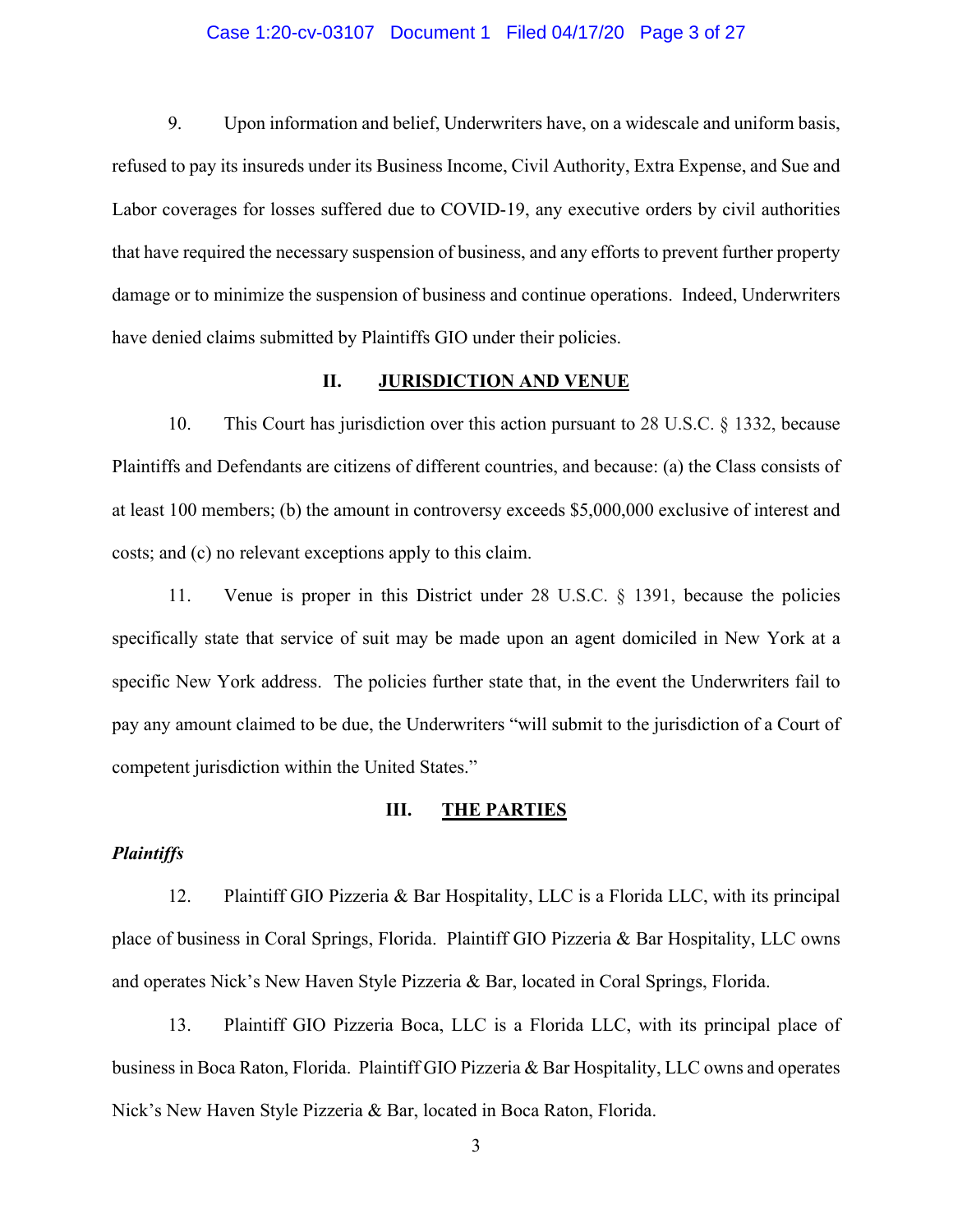## *Defendants*

14. Underwriters are composed of separate syndicates, in turn comprised of entities known as "Names," which underwrite insurance in a market known as Lloyd's of London. Each "Name" and syndicate is organized under the laws of the United Kingdom and is located in and has its principal place of business in England.

## **IV. FACTUAL BACKGROUND**

## *A. The Special Property Coverage Form*

15. In return for the payment of a premium, Underwriters issued Policy No. ARP-74910-20 to GIO Pizzeria & Bar Hospitality, LLC, for a policy period of June 1, 2019 to June 1, 2020, including a Business Income (And Extra Expense) Coverage Form. Policy No. ARP-74910- 20 is attached hereto as Exhibit A. GIO Pizzeria & Bar Hospitality, LLC has performed all of its obligations under Policy No. ARP-74910-20, including the payment of premiums. The Covered Property, with respect to the Special Property Coverage Form, is the Nick's Pizzeria at 2444 North University Drive, Coral Springs, Florida.

16. In return for the GIO's premium payments, Underwriters issued Policy No. ARP-75209-20 to GIO Pizzeria Boca, LLC for a policy period of February 21, 2020 to February 21, 2021, including a Business Income (And Extra Expense) Coverage Form. Policy No. ARP-75209- 20 is attached hereto as Exhibit B. GIO Pizzeria Boca, LLC has performed all of its obligations under Policy No. ARP-75209-20, including the payment of premiums. The Covered Property, with respect to the Special Property Coverage Form, is the Nick's Pizzeria at 2240 NW 19 Street, Suite 904, Boca Raton, Florida.

17. Each Plaintiff's Special Property Coverage Form, included within the policies attached as Exhibits A-B, includes identical Business Income, Civil Authority, Extra Expense, and Sue and Labor coverages.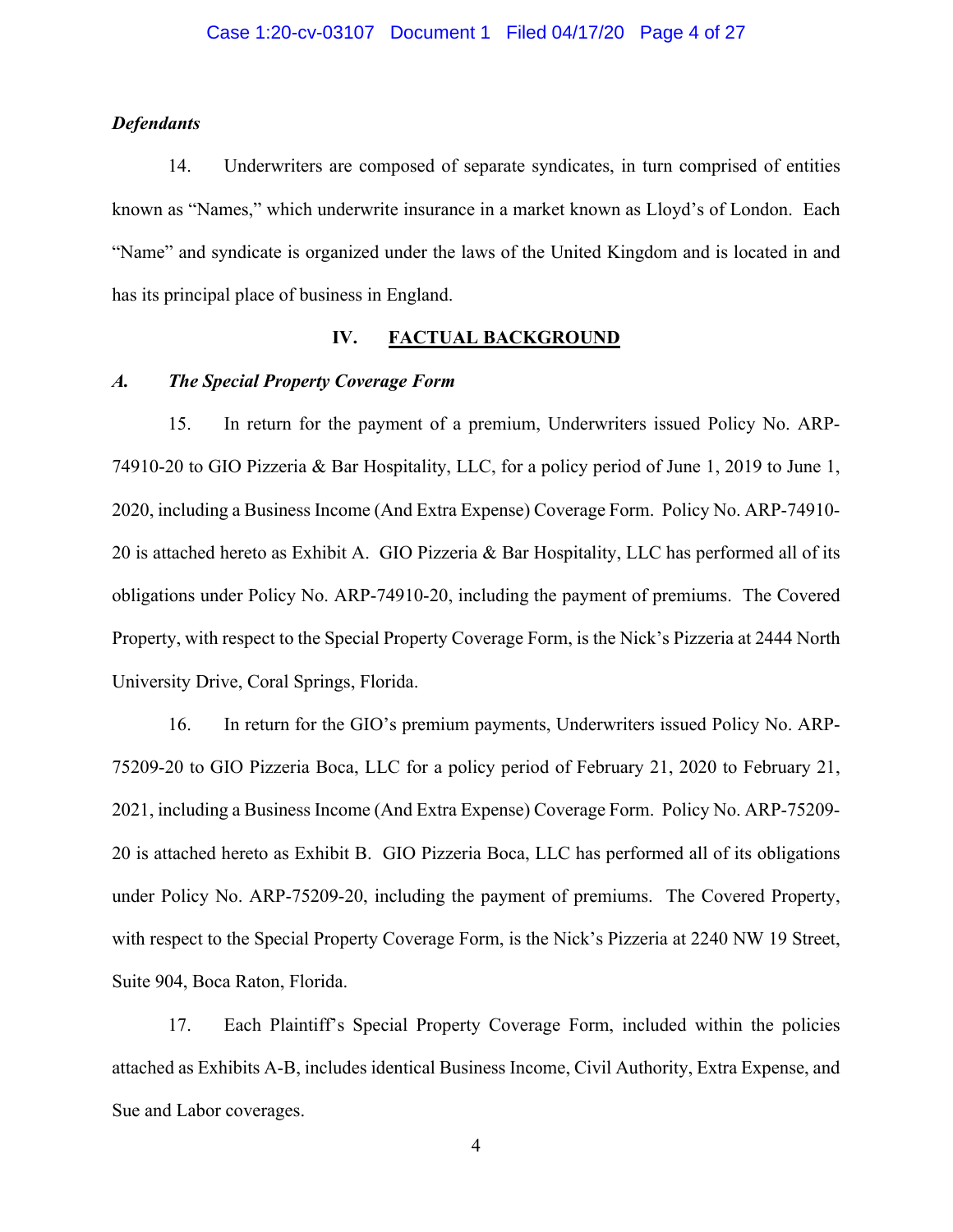## Case 1:20-cv-03107 Document 1 Filed 04/17/20 Page 5 of 27

18. In many parts of the world, property insurance is sold on a specific peril basis. Such policies cover a risk of loss if that risk of loss is specifically listed (e.g., hurricane, earthquake, H1N1, etc.). Most property policies sold in the United States, however, including those sold by Underwriters insurance, are all-risk property damage policies. These types of policies cover all risks of loss except for risks that are expressly and specifically excluded. Under the heading "Covered Causes of Loss," Underwriters agreed to pay for direct physical loss "unless the loss is excluded or limited" in the policies.

19. Underwriters did not exclude or limit coverage for losses from viruses in Plaintiffs' policies or those of the other Class members.

20. Losses due to COVID-19 are a Covered Cause of Loss under the Underwriters' policies with the Special Property Coverage Form.

21. In the Special Property Coverage Form, Underwriters agreed to pay for its insureds' actual loss of Business Income sustained due to the necessary suspension of its operations during the "period of restoration" caused by direct physical loss or damage. A "slowdown or cessation" of business activities at the Covered Property is a "suspension" under the policy, for which Underwriters agreed to pay for loss of Business Income during the "period of restoration" that begins 72 hours after the time of direct physical loss or damage.

22. "Business Income" means net income (or loss) before tax that Plaintiffs would have earned and continuing normal operating expenses incurred, including payroll.

23. The presence of virus or disease can constitute physical damage to property, as the insurance industry has recognized since at least 2006. When preparing so-called "virus" exclusions to be placed in some policies, but not others, the insurance industry drafting arm, ISO, circulated a statement to state insurance regulators that included the following: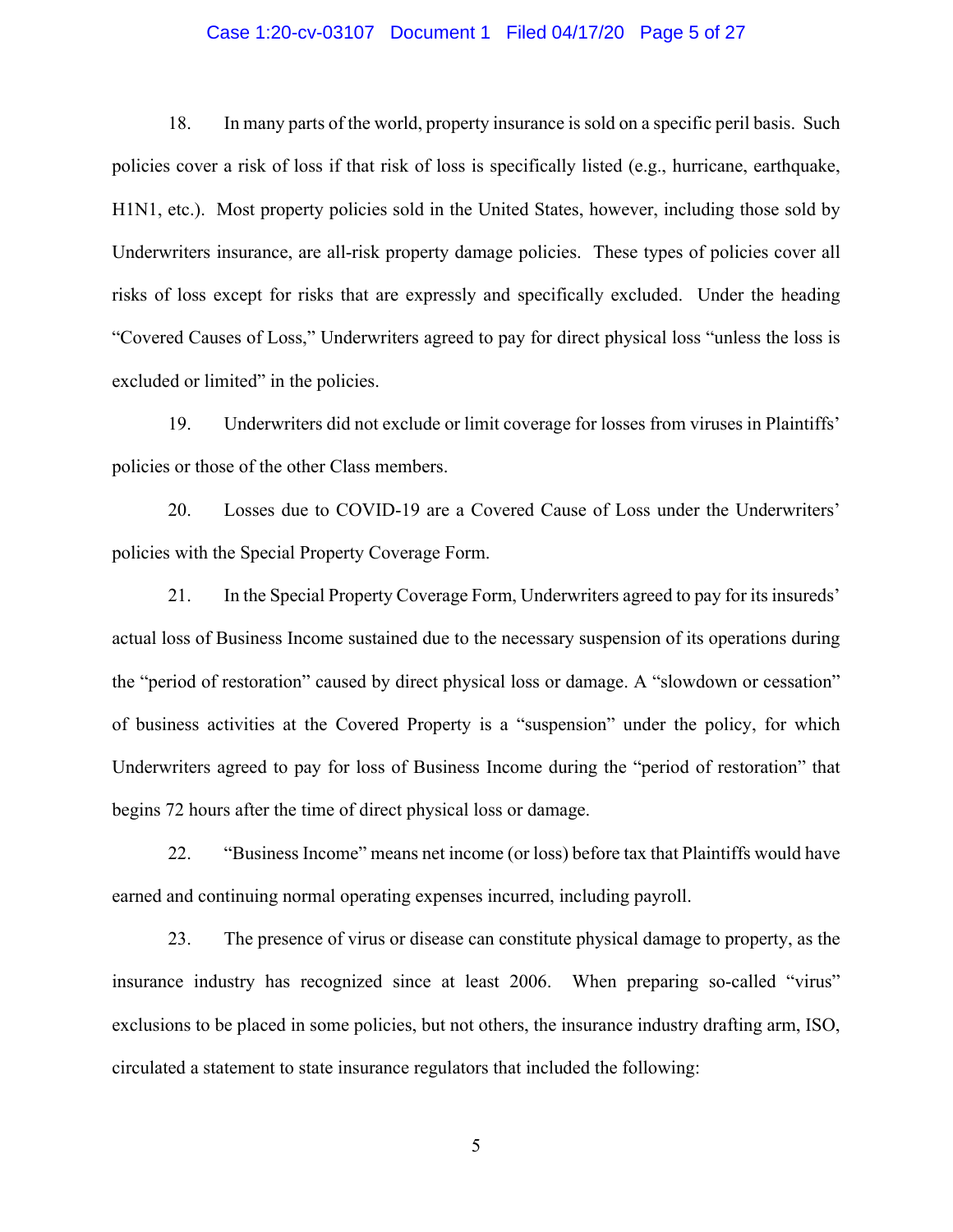Disease-causing agents may render a product impure (change its quality or substance), or enable the spread of disease by their presence on interior building surfaces or the surfaces of personal property. When disease-causing viral or bacterial contamination occurs, potential claims involve the cost of replacement of property (for example, the milk), cost of decontamination (for example, interior building surfaces), and business interruption (time element) losses. Although building and personal property could arguably become contaminated (often temporarily) by such viruses and bacteria, the nature of the property itself would have a bearing on whether there is actual property damage. An allegation of property damage may be a point of disagreement in a particular case.

24. In the Special Property Coverage Form, Underwriters also agreed to pay necessary

Extra Expense that its insureds incur during the "period of restoration" that the insureds would not have incurred if there had been no direct physical loss or damage to the Covered Property.

25. "Extra Expense" includes expenses to avoid or minimize the suspension of business, continue operations, and to repair or replace property.

26. Underwriters also agreed to "pay for the actual loss of Business Income" that Plaintiffs sustains "and any Extra Expense caused by action of civil authority that prohibits access to" the Covered Property when a Covered Cause of Loss causes damage to property near the Covered Property, the civil authority prohibits access to property immediately surrounding the damaged property, the Covered Property is within the prohibited area, and the civil authority action is taken "in response to dangerous physical conditions."

27. Underwriters' Special Property Coverage Form, under a section entitled "Duties in the Event of Loss" mandates that Underwriters' insureds "must see that the following are done in the event of loss. . . [t]ake all reasonable steps to protect the Covered Property from further damage and keep a record of your expenses necessary to protect the Covered Property, for consideration in the settlement of the claim." This is commonly referred to as "Sue and Labor" coverage.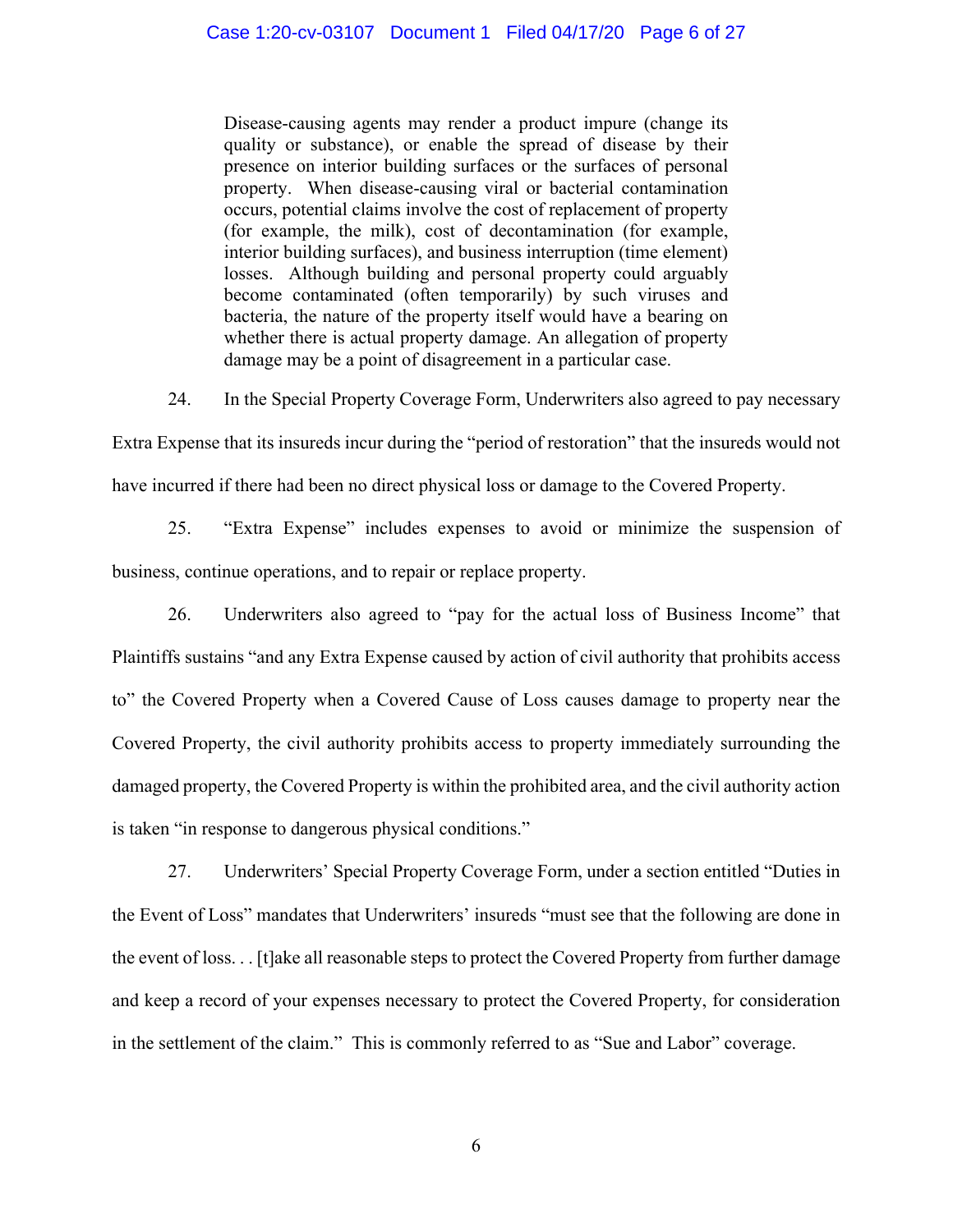## Case 1:20-cv-03107 Document 1 Filed 04/17/20 Page 7 of 27

28. Losses caused by COVID-19 and the related orders issued by local, state, and federal authorities triggered the Business Income, Extra Expense, Civil Authority, and Sue and Labor provisions of the Underwriters policy.

## *B. The Covered Cause of Loss*

29. The presence of COVID-19 has caused civil authorities throughout the country to issue orders requiring the suspension of business at a wide range of establishments, including civil authorities with jurisdiction over Plaintiffs' businesses (the "Closure Orders").

## **1. The Florida Closure Orders**

30. On March 17, 2020, Boca Raton issued a civil authority order requiring the closing of bars and from selling alcohol and banning dine-in eating in Boca Raton restaurants. This order has been in effect since March 17, 2020.

31. On March 17, 2020, Florida Governor Ron DeSantis issued a civil authority order restricting bars from selling alcohol and ordering every restaurant to limit its occupancy to 50% of current building capacity. This order has been in effect since March 17, 2020.

32. On March 18, 2020, Coral Springs issued a civil authority order requiring the closing of bars and effectively limiting the capacity of restaurants by requiring social distancing measures. This order has been in effect since March 18, 2020.

33. On March 20, 2020, Florida Governor Ron DeSantis issued a civil authority order requiring the suspension of alcohol sales for on-premises consumption and the suspension of all dine-in eating at restaurants. This order has been in effect since March 20, 2020.

34. On March 22, 2020, Broward County issued a civil authority order requiring the closure of bars in Broward County and banning dine-in eating in Broward County restaurants. This order has been in effect since March 22, 2020.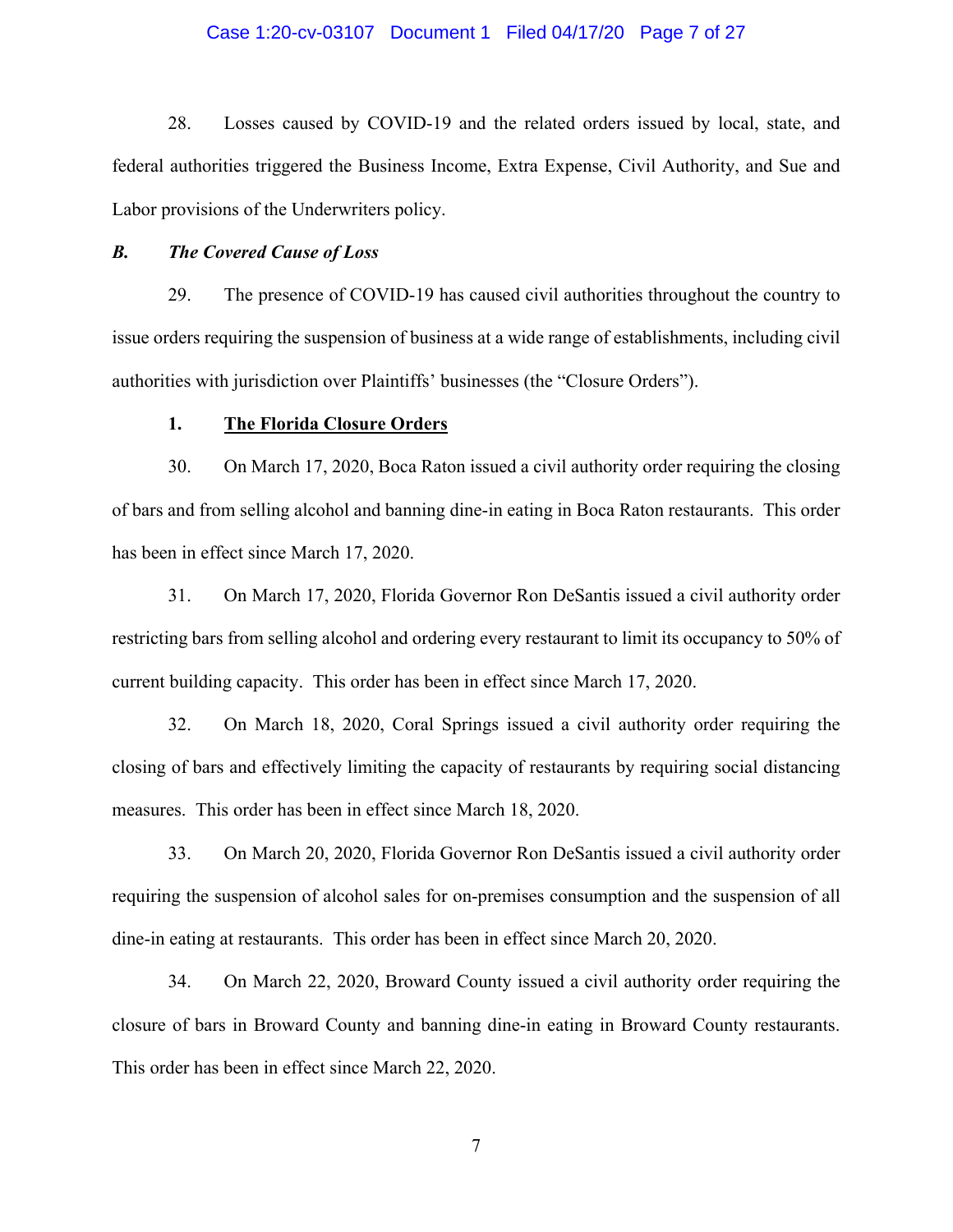## Case 1:20-cv-03107 Document 1 Filed 04/17/20 Page 8 of 27

35. The Florida, Broward County, Coral Springs, and Boca Raton Closure Orders were issued in response to the rapid spread of COVID-19 throughout Florida.

## **2. The Impact of COVID-19 and the Closure Orders**

36. The presence of COVID-19 caused direct physical loss of or damage to the covered property under the Plaintiffs' policies, and the policies of the other Class members, by denying use of and damaging the covered property, and by causing a necessary suspension of operations during a period of restoration.

37. The Closure Orders prohibited access to Plaintiffs and the other Class members' Covered Property, and the area immediately surrounding Covered Property, in response to dangerous physical conditions resulting from a Covered Cause of Loss.

38. As a result of the presence of COVID-19 and the Closure Orders, Plaintiffs and the other Class members lost Business Income and incurred Extra Expense.

39. Plaintiffs submitted claims for loss to Underwriters under their policies due to the presence of COVID-19 and the Closure Orders, and Underwriters denied those claims.

## **V. CLASS ACTION ALLEGATIONS**

40. Plaintiffs bring this action pursuant to Rules  $23(a)$ ,  $23(b)(1)$ ,  $23(b)(2)$ ,  $23(b)(3)$ , and 23(c)(4) of the Federal Rules of Civil Procedure, individually and on behalf of all others similarly situated.

41. Plaintiffs seek to represent nationwide classes defined as:

• All persons and entities that: (a) had Business Income coverage under a property insurance policy issued by Underwriters; (b) suffered a suspension of business related to COVID-19, at the premises covered by their Underwriters property insurance policy; (c) made a claim under their property insurance policy issued by Underwriters; and (d) were denied Business Income coverage by Underwriters for the suspension of business resulting from the presence or threat of COVID-19 (the "Business Income Breach Class").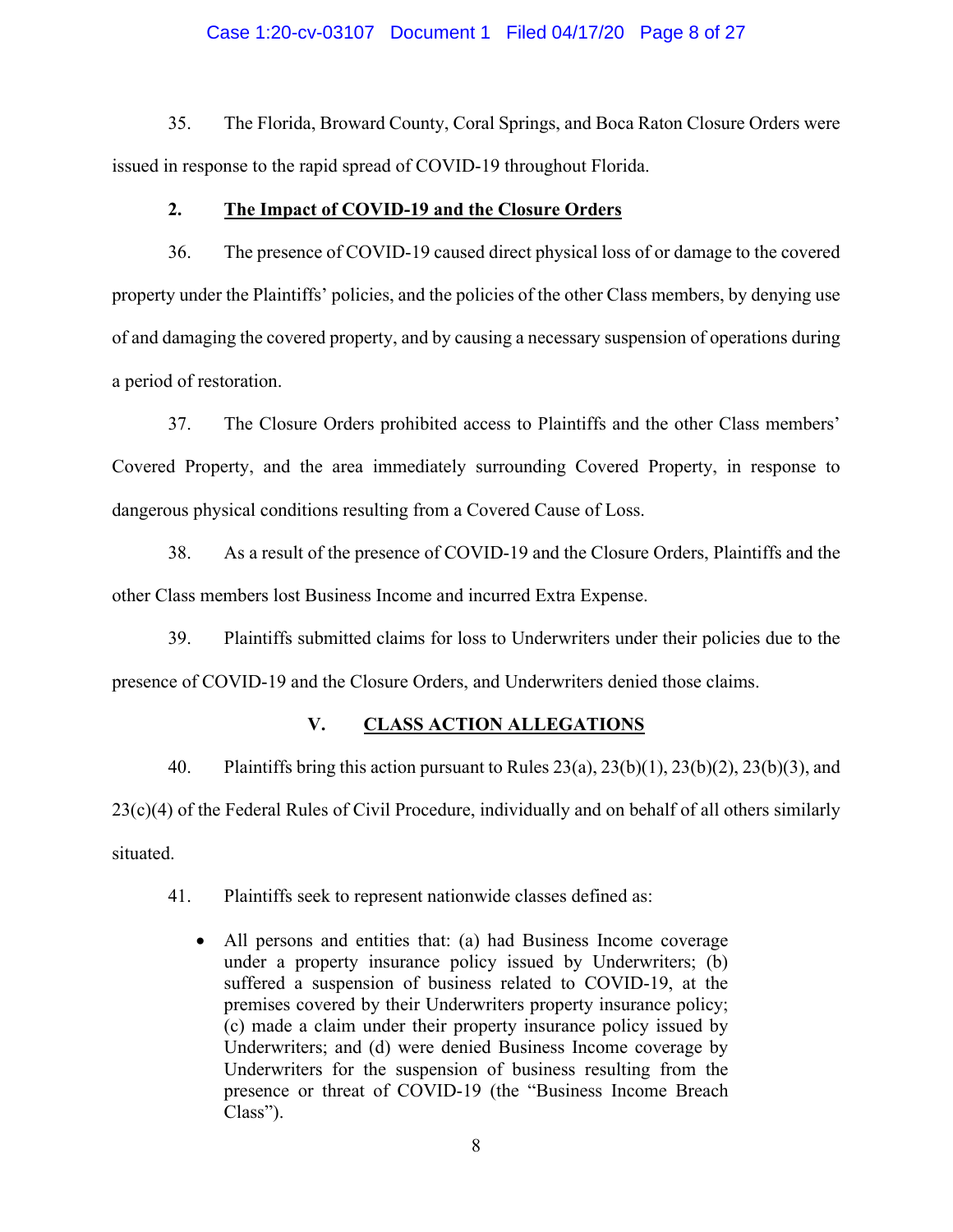- $\bullet$  All persons and entities that: (a) had Civil Authority coverage under a property insurance policy issued by Underwriters; (b) suffered loss of Business Income and/or Extra Expense caused by action of a civil authority; (c) made a claim under their property insurance policy issued by Underwriters; and (d) were denied Civil Authority coverage by Underwriters for the loss of Business Income and/or Extra Expense caused by a Closure Order (the "Civil Authority Breach Class").
- All persons and entities that: (a) had Extra Expense coverage under a property insurance policy issued by Underwriters; (b) sought to minimize the suspension of business in connection with COVID-19 at the premises covered by their Underwriters property insurance policy; (c) made a claim under their property insurance policy issued by Underwriters; and (d) were denied Extra Expense coverage by Underwriters despite their efforts to minimize the suspension of business caused by COVID-19 (the "Extra Expense Breach Class").
- All persons and entities that: (a) had a Sue and Labor provision under a property insurance policy issued by Underwriters; (b) sought to prevent property damage caused by COVID-19 by suspending or reducing business operations, at the premises covered by their Underwriters property insurance policy; (c) made a claim under their property insurance policy issued by Underwriters; and (d) were denied Sue and Labor coverage by Underwriters in connection with the suspension of business caused by COVID-19 (the "Sue and Labor Breach Class").
- All persons and entities with Business Income coverage under a property insurance policy issued by Underwriters that suffered a suspension of business due to COVID-19 at the premises covered by the business income coverage (the "Business Income Declaratory Judgment Class").
- All persons and entities with Civil Authority coverage under a property insurance policy issued by Underwriters that suffered loss of Business Income and/or Extra Expense caused by a Closure Order (the "Civil Authority Declaratory Judgment Class").
- All persons and entities with Extra Expense coverage under a property insurance policy issued by Underwriters that sought to minimize the suspension of business in connection with COVID-19 at the premises covered by their Underwriters property insurance policy (the "Extra Expense Declaratory Judgment Class").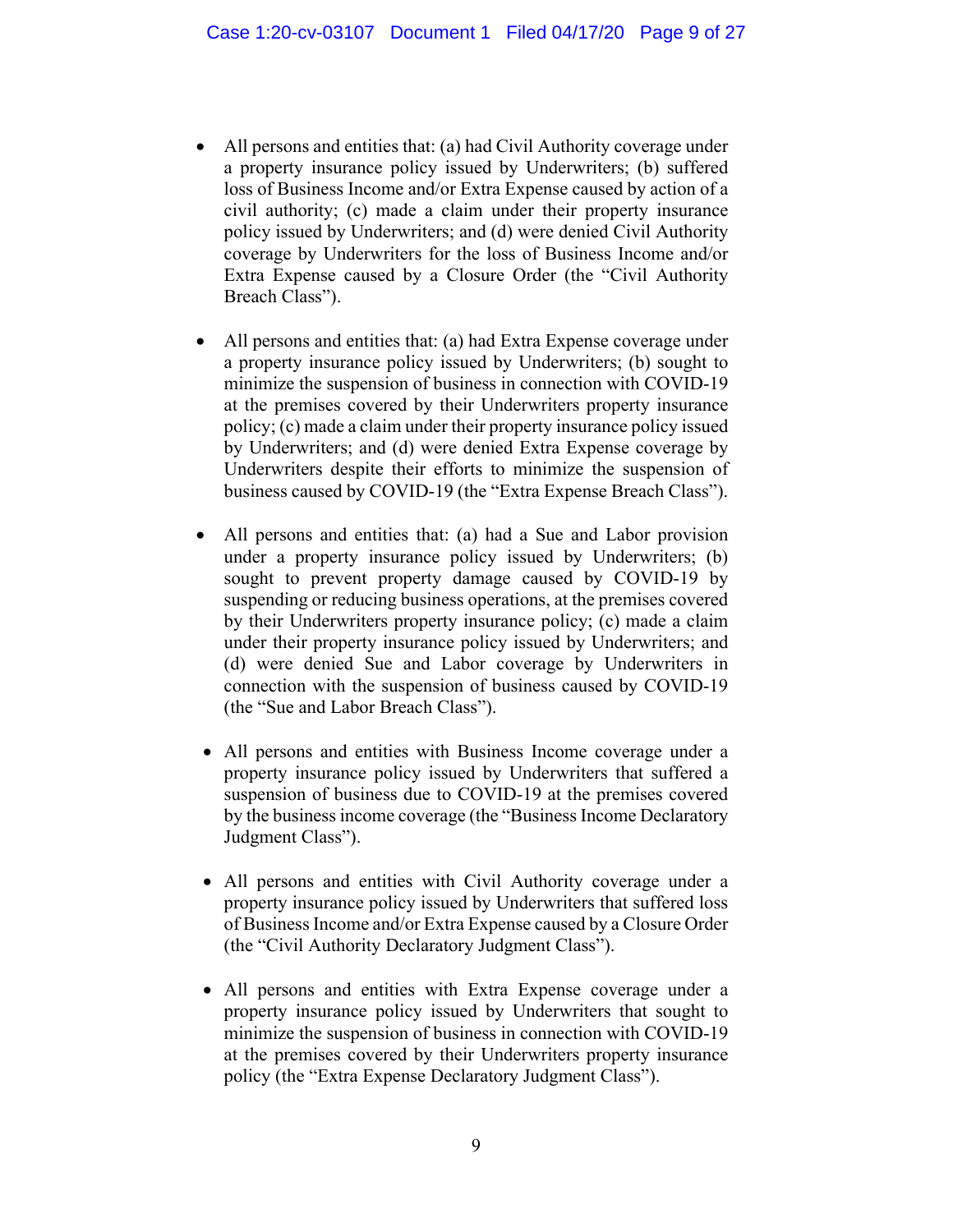• All persons and entities with a Sue and Labor provision under a property insurance policy issued by Underwriters that sought to prevent property damage caused by COVID-19 by suspending or reducing business operations, at the premises covered by their Underwriters property insurance policy (the "Sue and Labor Declaratory Judgment Class").

42. Excluded from each defined Class are Defendants and any of their members, affiliates, parents, subsidiaries, officers, directors, employees, successors, or assigns; governmental entities; and the Court staff assigned to this case and their immediate family members. Plaintiffs reserve the right to modify or amend each of the Class definitions, as appropriate, during the course of this litigation.

43. This action has been brought and may properly be maintained on behalf of each Class proposed herein under the criteria of Rule 23 of the Federal Rules of Civil Procedure.

44. **Numerosity—Federal Rule of Civil Procedure 23(a)(1).** The members of each defined Class are so numerous that individual joinder of all Class members is impracticable. While Plaintiffs are informed and believes that there are thousands of members of each Class, the precise number of Class members is unknown to Plaintiffs but may be ascertained from Defendants' books and records. Class members may be notified of the pendency of this action by recognized, Courtapproved notice dissemination methods, which may include U.S. Mail, electronic mail, internet postings, and/or published notice.

## 45. **Commonality and Predominance—Federal Rule of Civil Procedure 23(a)(2)**

**and 23(b)(3).** This action involves common questions of law and fact, which predominate over any questions affecting only individual Class members, including, without limitation:

> a. Underwriters issued all-risk policies to the members of the Class in exchange for payment of premiums by the Class members;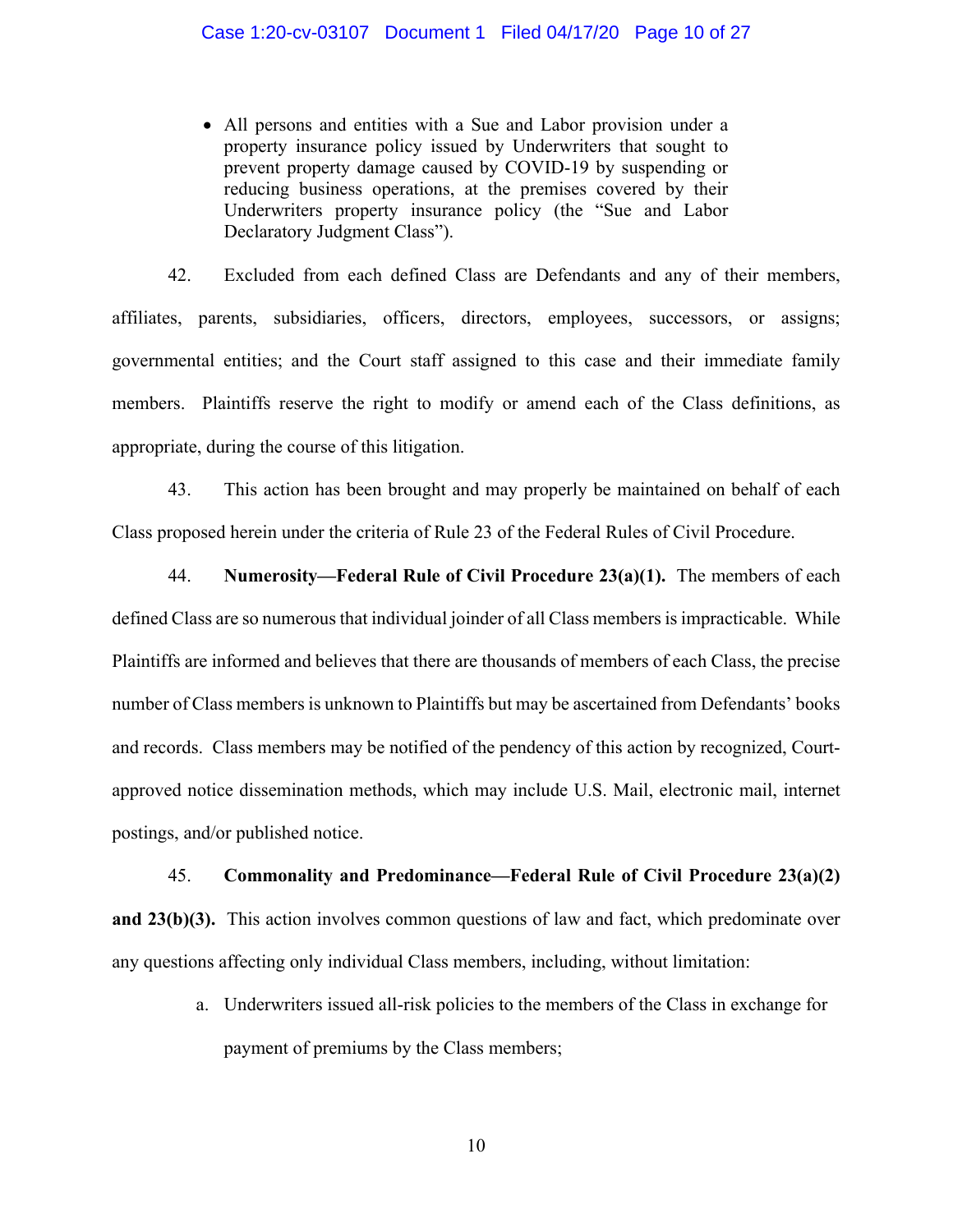- b. whether the Class suffered a covered loss based on the common policies issued to members of the Class;
- c. whether Underwriters wrongfully denied all claims based on COVID-19;
- d. whether Underwriters' Business Income coverage applies to a suspension of business caused by COVID-19;
- e. whether Underwriters' Civil Authority coverage applies to a loss of Business Income caused by the orders of state governors requiring the suspension of business as a result of COVID-19;
- f. whether Underwriters' Extra Expense coverage applies to efforts to minimize a loss caused by COVID-19;
- g. whether Underwriters' Sue and Labor provision applies to require Underwriters to pay for efforts to reduce damage caused by COVID-19;
- h. whether Underwriters has breached its contracts of insurance through a blanket denial of all claims based on business interruption, income loss or closures related to COVID-19 and the related closures; and
- i. whether Plaintiffs and the Class are entitled to an award of reasonable attorney fees, interest and costs.

46. **Typicality—Federal Rule of Civil Procedure 23(a)(3).** Plaintiffs' claims are typical of the other Class members' claims because Plaintiffs and the other Class members are all similarly affected by Defendants' refusal to pay under its Business Income, Civil Authority, Extra Expense, and Sue and Labor coverages. Plaintiffs' claims are based upon the same legal theories as those of the other Class members. Plaintiffs and the other Class members sustained damages as a direct and proximate result of the same wrongful practices in which Defendants engaged.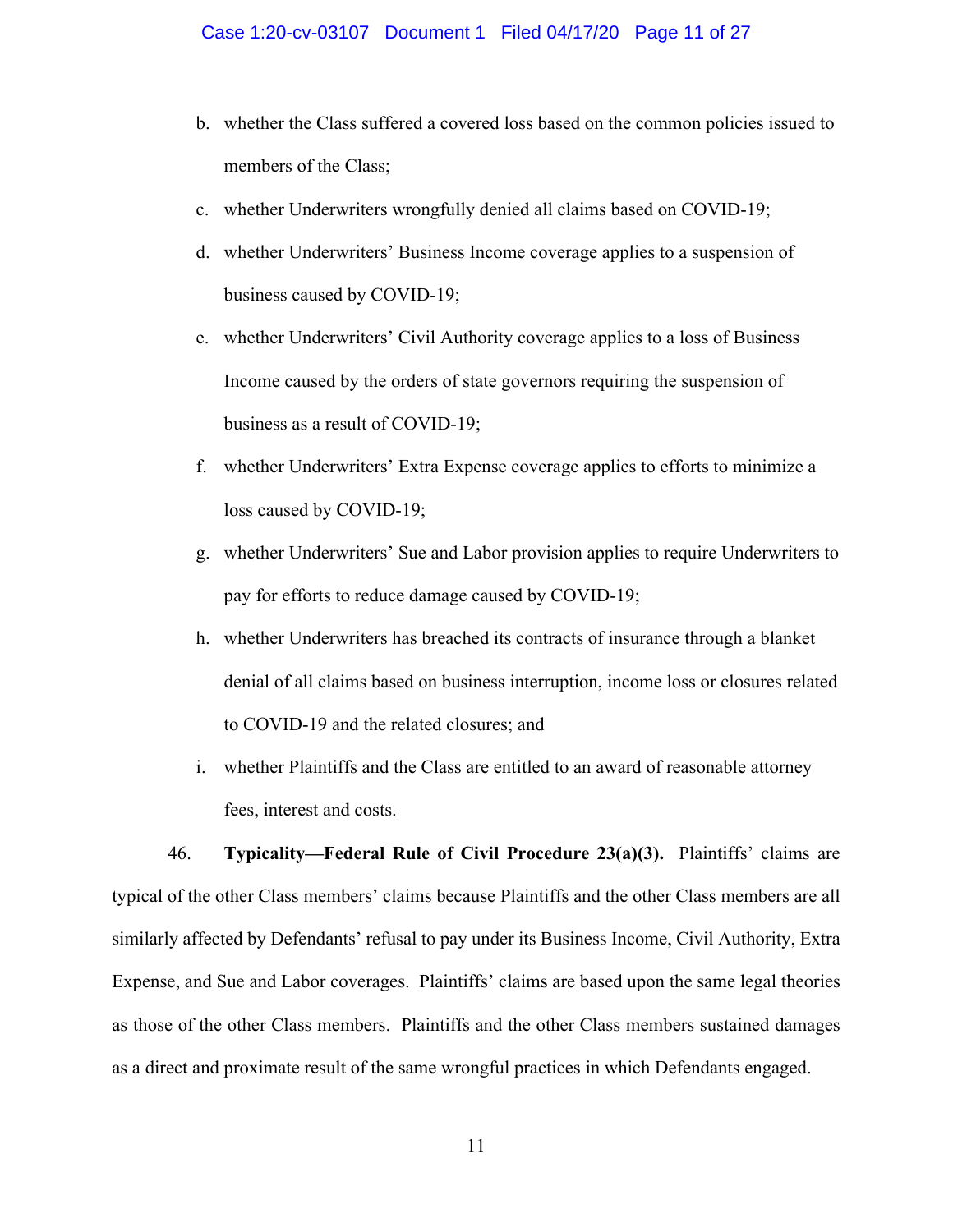#### Case 1:20-cv-03107 Document 1 Filed 04/17/20 Page 12 of 27

47. **Adequacy of Representation—Federal Rule of Civil Procedure 23(a)(4).**  Plaintiffs are adequate Class representatives because their interests do not conflict with the interests of the other Class members who they seek to represent, Plaintiffs have retained counsel competent and experienced in complex class action litigation, including successfully litigating class action cases similar to this one, where insurers breached contracts with insureds by failing to pay the amounts owed under their policies, and Plaintiffs intend to prosecute this action vigorously. The interests of the above-defined Classes will be fairly and adequately protected by Plaintiffs and their counsel.

48. **Inconsistent or Varying Adjudications and the Risk of Impediments to Other Class Members' Interests—Federal Rule of Civil Procedure 23(b)(1).** Plaintiffs seek classwide adjudication as to the interpretation, and resultant scope, of Defendants' Business Income, Civil Authority, Extra Expense, and Sue and Labor coverages. The prosecution of separate actions by individual members of the Classes would create an immediate risk of inconsistent or varying adjudications that would establish incompatible standards of conduct for the Defendants. Moreover, the adjudications sought by Plaintiffs could, as a practical matter, substantially impair or impede the ability of other Class members, who are not parties to this action, to protect their interests.

49. **Declaratory and Injunctive Relief—Federal Rule of Civil Procedure 23(b)(2).**  Defendants acted or refused to act on grounds generally applicable to Plaintiffs and the other Class members, thereby making appropriate final injunctive relief and declaratory relief, as described below, with respect to the Class members.

50. **Superiority—Federal Rule of Civil Procedure 23(b)(3).** A class action is superior to any other available means for the fair and efficient adjudication of this controversy, and no unusual difficulties are likely to be encountered in the management of this class action.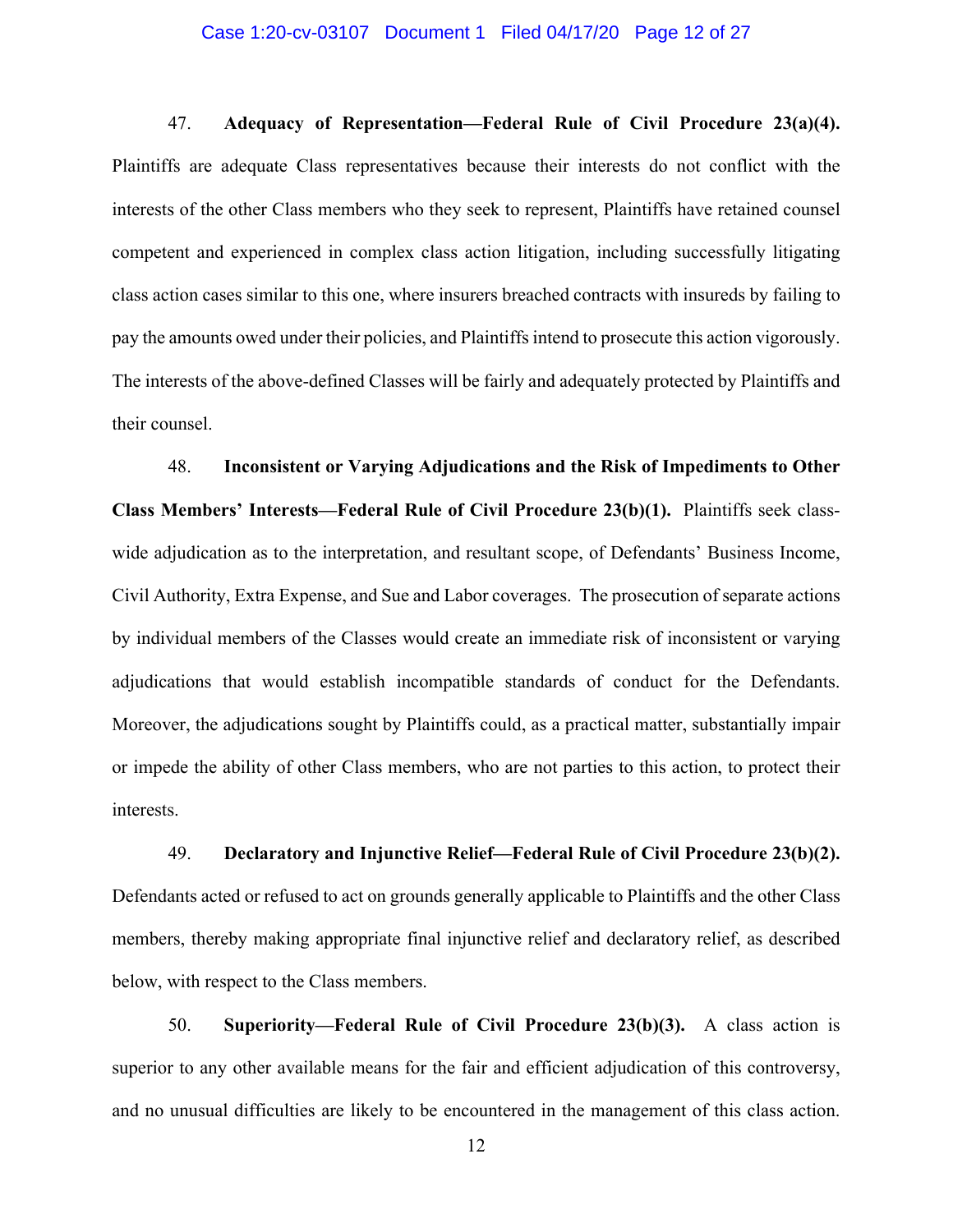Individualized litigation creates a potential for inconsistent or contradictory judgments and increases the delay and expense to all parties and the court system. By contrast, the class action device presents far fewer management difficulties, and provides the benefits of single adjudication, economy of scale, and comprehensive supervision by a single court.

## **VI. CLAIMS FOR RELIEF**

## **COUNT I BREACH OF CONTRACT – BUSINESS INCOME COVERAGE (Claim Brought on Behalf of the Business Income Breach Class)**

51. Plaintiffs GIO ("Plaintiffs" for the purpose of this claim) repeat and reallege Paragraphs 1-50 as if fully set forth herein.

52. Plaintiffs bring this Count individually and on behalf of the other members of the Business Income Breach Class.

53. Plaintiffs' Underwriters policies, as well as those of the other Business Income Breach Class members, are contracts under which Underwriters were paid premiums in exchange for their promise to pay Plaintiffs and the other Business Income Breach Class members' losses for claims covered by the policy.

54. In the Special Property Coverage Form, Underwriters agreed to pay for its insureds' actual loss of Business Income sustained due to the necessary suspension of its operations during the "period of restoration."

55. A "slowdown or cessation" of business activities at the Covered Property is a "suspension" under the policy, for which Underwriters agreed to pay for loss of Business Income during the "period of restoration" that begins within 72 hours after the time of direct physical loss or damage.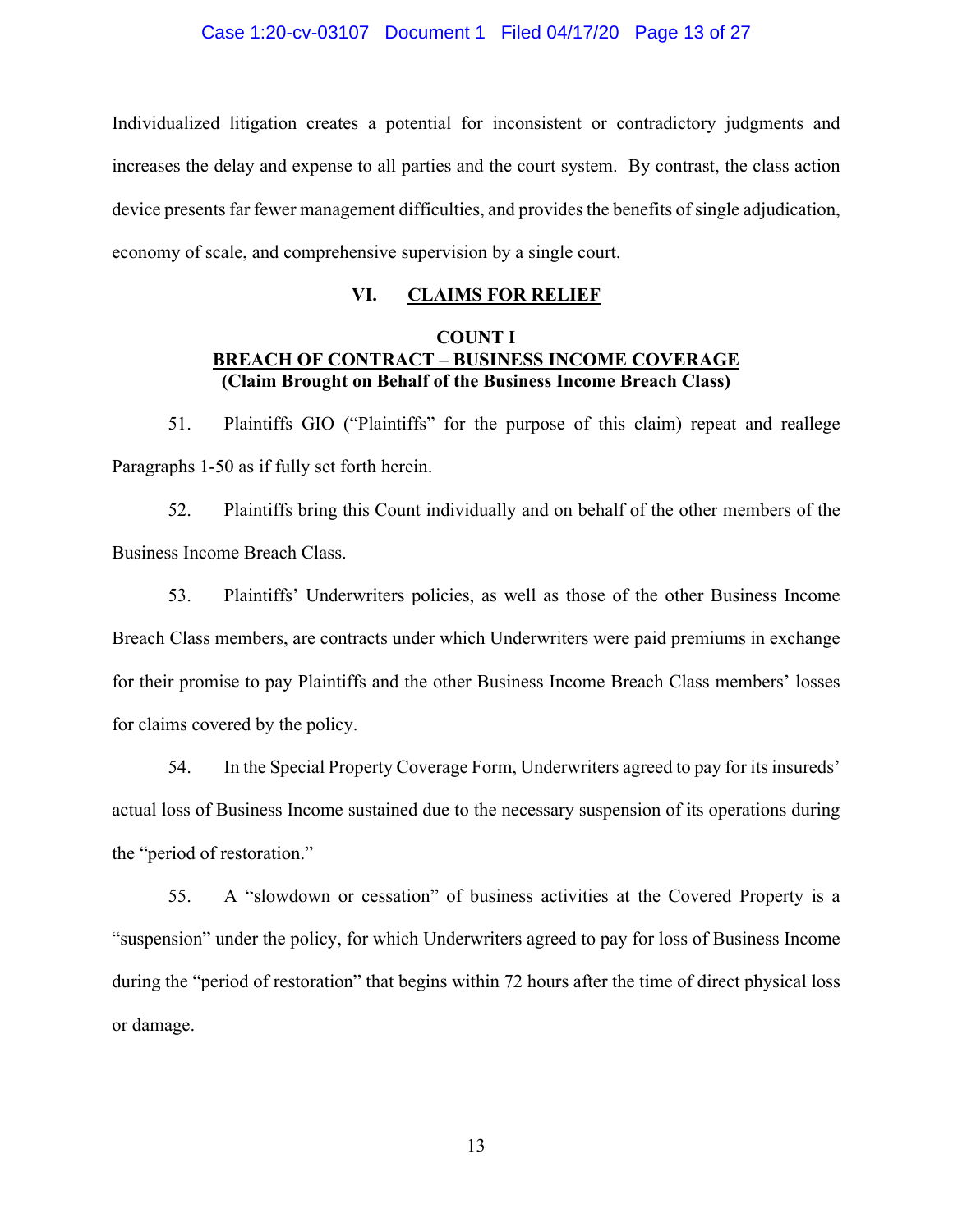## Case 1:20-cv-03107 Document 1 Filed 04/17/20 Page 14 of 27

56. "Business Income" means net income (or loss) before tax that Plaintiffs and the other Business Income Breach Class members would have earned "if no physical loss or damage had occurred" and continuing normal operating expenses incurred.

57. COVID-19 caused direct physical loss and damage to Plaintiffs and the other Business Income Breach Class members' Covered Properties, requiring suspension of operations at the Covered Properties. Losses caused by COVID-19 thus triggered the Business Income provision of Plaintiffs and the other Business Income Breach Class members' Underwriters' policies.

58. Plaintiffs and the other Business Income Breach Class members have complied with all applicable provisions of their policies and/or those provisions have been waived by Underwriters, or Underwriters is estopped from asserting them, and yet Underwriters has abrogated its insurance coverage obligations pursuant to the policies' clear and unambiguous terms.

59. By denying coverage for any Business Income losses incurred by Plaintiffs and the other Business Income Breach Class members in connection with the COVID-19 pandemic, Underwriters has breached its coverage obligations under the policies.

60. As a result of Underwriters' breaches of the policies, Plaintiffs and the other Business Income Breach Class members have sustained substantial damages for which Underwriters is liable, in an amount to be established at trial.

## **COUNT II BREACH OF CONTRACT – CIVIL AUTHORITY COVERAGE (Claim Brought on Behalf of the Civil Authority Breach Class)**

61. Plaintiffs GIO ("Plaintiffs" for the purpose of this claim) repeat and reallege Paragraphs 1-50 as if fully set forth herein.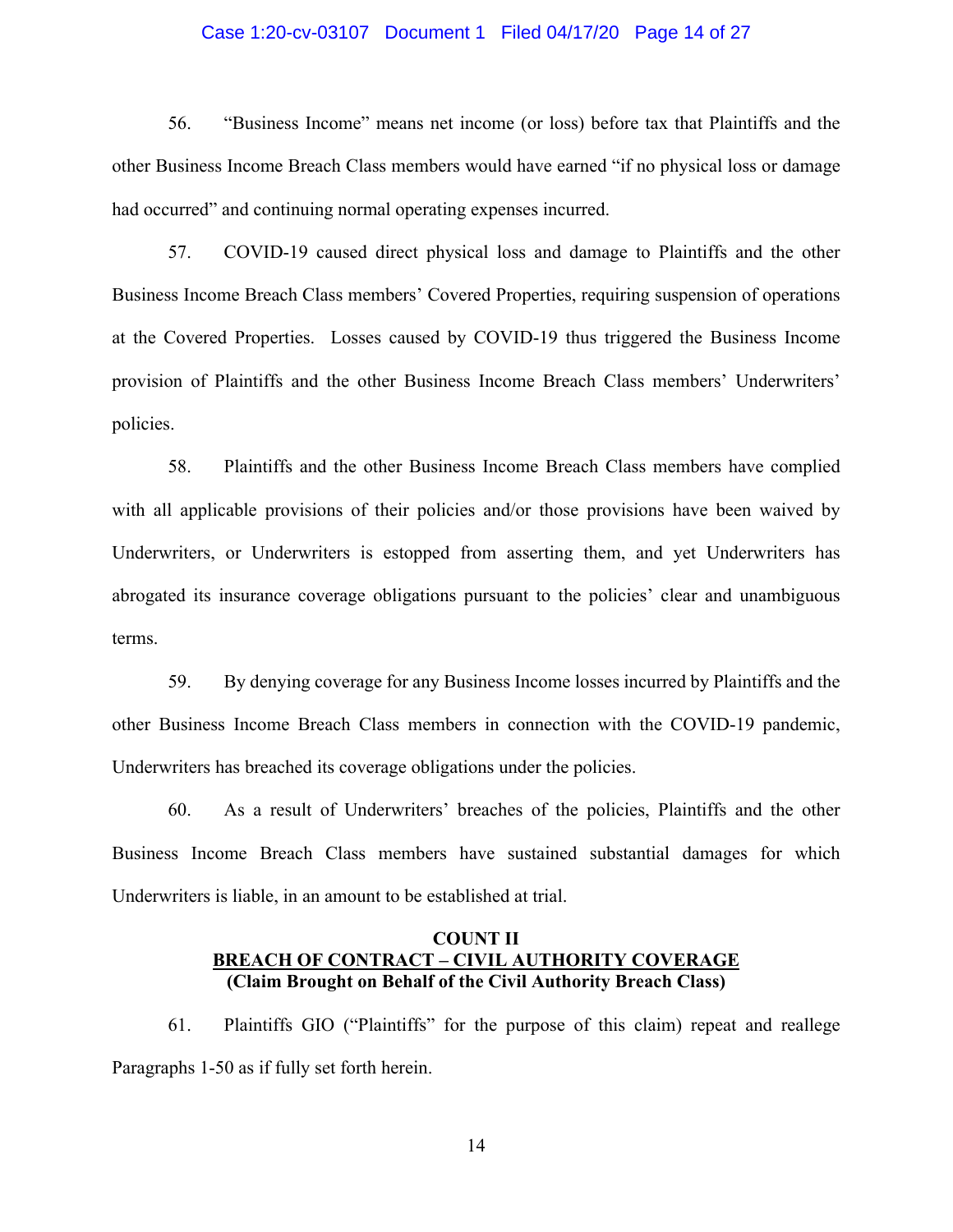## Case 1:20-cv-03107 Document 1 Filed 04/17/20 Page 15 of 27

62. Plaintiffs bring this Count individually and on behalf of the other members of the Civil Authority Breach Class.

63. Plaintiffs' Underwriters insurance policies, as well as those of the other Civil Authority Breach Class members, are contracts under which Underwriters was paid premiums in exchange for its promise to pay Plaintiffs and the other Civil Authority Breach Class members' losses for claims covered by the policy.

64. Underwriters agreed to "pay for the actual loss of Business Income" that insureds sustain "and any Extra Expense caused by action of civil authority that prohibits access to" the Covered Property when a Covered Cause of Loss causes damage to property near the Covered Property, the civil authority prohibits access to property immediately surrounding the damaged property, the Covered Property is within the prohibited area, and the civil authority action is taken "in response to dangerous physical conditions."

65. The Closure Orders triggered the Civil Authority provision under Plaintiffs and the other members of the Civil Authority Breach Class's Underwriters insurance policies.

66. Plaintiffs and the other members of the Civil Authority Breach Class have complied with all applicable provisions of the policies, and/or those provisions have been waived by Underwriters, or is Underwriters estopped from asserting them, and yet Underwriters has abrogated its insurance coverage obligations pursuant to the Policies' clear and unambiguous terms.

67. By denying coverage for any business losses incurred by Plaintiffs and other members of the Civil Authority Breach Class in connection with the Closure Orders and the COVID-19 pandemic, Underwriters has breached its coverage obligations under the policies.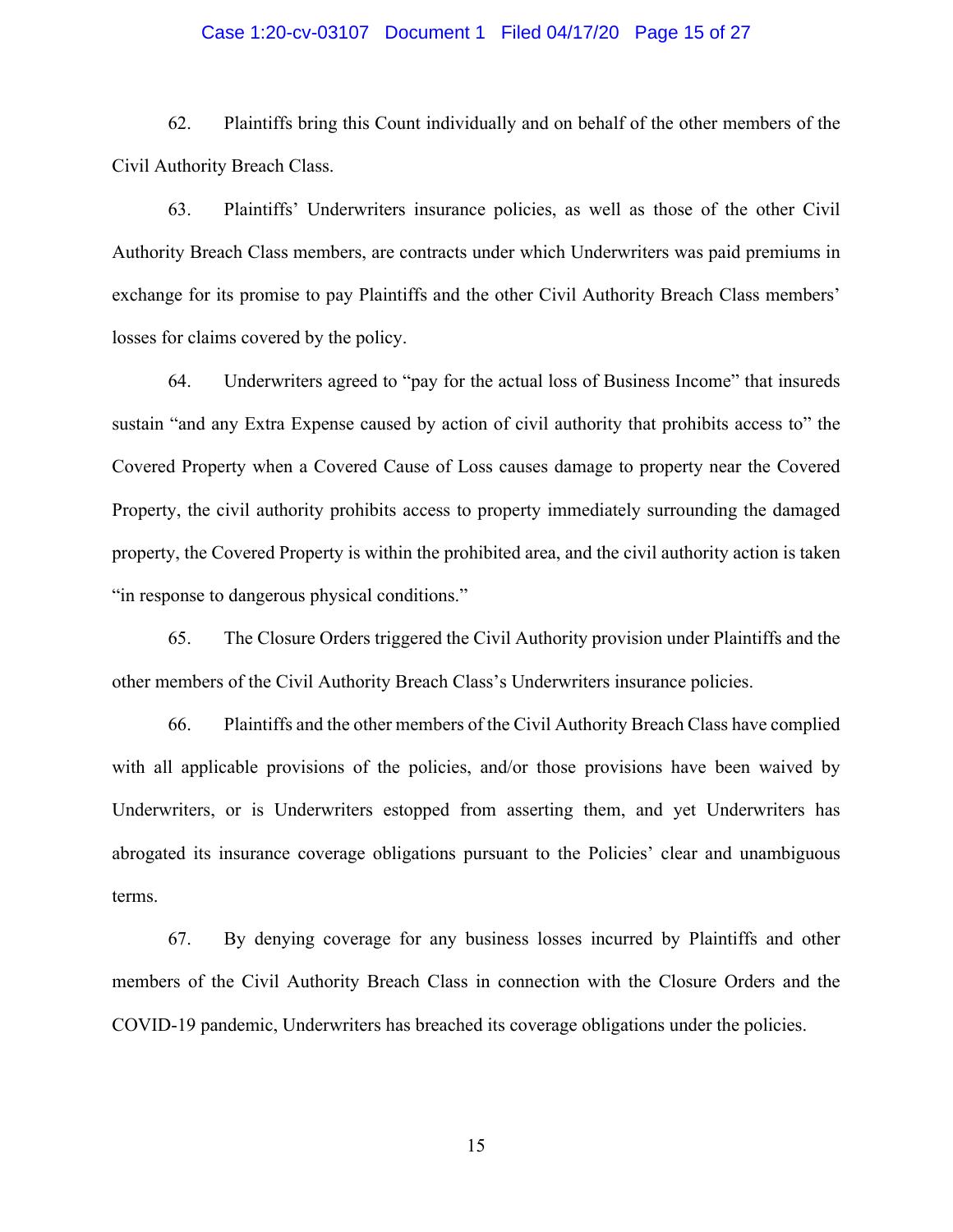## Case 1:20-cv-03107 Document 1 Filed 04/17/20 Page 16 of 27

68. As a result of Underwriters' breaches of the policies, Plaintiffs and the other members of the Civil Authority Breach Class have sustained substantial damages for which Underwriters is liable, in an amount to be established at trial.

## **COUNT III BREACH OF CONTRACT – EXTRA EXPENSE COVERAGE (Claim Brought on Behalf of the Extra Expense Breach Class)**

69. Plaintiffs GIO ("Plaintiffs" for the purpose of this claim) repeat and reallege Paragraphs 1-50 as if fully set forth herein.

70. Plaintiffs bring this Count individually and on behalf of the other members of the Extra Expense Breach Class.

71. Plaintiffs' Underwriters insurance policies, as well as those of the other Extra Expense Breach Class members, are contracts under which Underwriters was paid premiums in exchange for its promise to pay Plaintiffs and the other Extra Expense Breach Class members' losses for claims covered by the policy.

72. In the Special Property Coverage Form, Underwriters also agreed to pay necessary Extra Expense that its insureds incur during the "period of restoration" that the insureds would not have incurred if there had been no direct physical loss or damage to the Covered Property.

73. "Extra Expense" includes expenses to avoid or minimize the suspension of business, continue operations, and to repair or replace property.

74. Due to COVID-19 and the Closure Orders, Plaintiffs and the other members of the Extra Expense Breach Class incurred Extra Expense at Covered Property

75. Plaintiffs and the other members of the Extra Expense Breach Class have complied with all applicable provisions of the policies and/or those provisions have been waived by Underwriters, or Underwriters is estopped from asserting them, and yet Underwriters has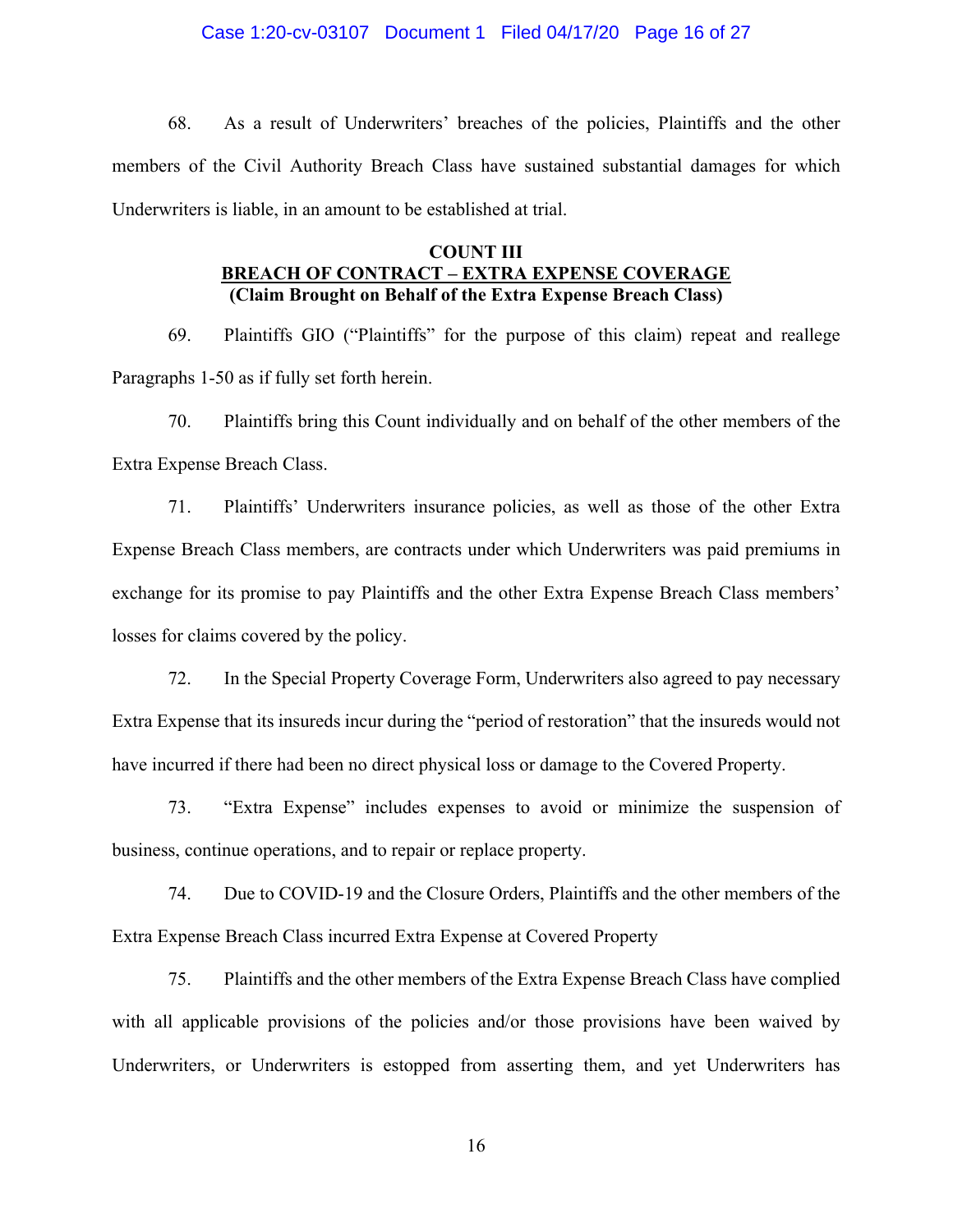## Case 1:20-cv-03107 Document 1 Filed 04/17/20 Page 17 of 27

abrogated its insurance coverage obligations pursuant to the policies' clear and unambiguous terms.

76. By denying coverage for any business losses incurred by Plaintiffs and the other members of the Extra Expense Breach Class in connection with the Closure Orders and the COVID-19 pandemic, Underwriters has breached its coverage obligations under the policies.

77. As a result of Underwriters' breaches of the policies, Plaintiffs and the other members of the Extra Expense Breach Class have sustained substantial damages for which Underwriters is liable, in an amount to be established at trial.

## **COUNT IV BREACH OF CONTRACT – SUE AND LABOR COVERAGE (Claim Brought on Behalf of the Sue and Labor Breach Class)**

78. Plaintiffs GIO ("Plaintiffs" for the purpose of this claim) repeat and reallege Paragraphs 1-50 as if fully set forth herein.

79. Plaintiffs bring this Count individually and on behalf of the other members of the Sue and Labor Breach Class.

80. Plaintiffs' Underwriters policies, as well as those of the other Sue and Labor Breach Class members, are contracts under which Underwriters was paid premiums in exchange for its promise to pay Plaintiffs and the other Sue and Labor Breach Class members' losses for claims covered by the policy.

81. In the Special Property Coverage Form, Underwriters agreed to give due consideration in settlement of a claim to expenses incurred in taking all reasonable steps to protect Covered Property from further damage.

82. In complying with the Closure Orders and otherwise suspending or limiting operations, Plaintiffs and other members of the Sue and Labor Breach Class incurred expenses in connection with reasonable steps to protect Covered Property.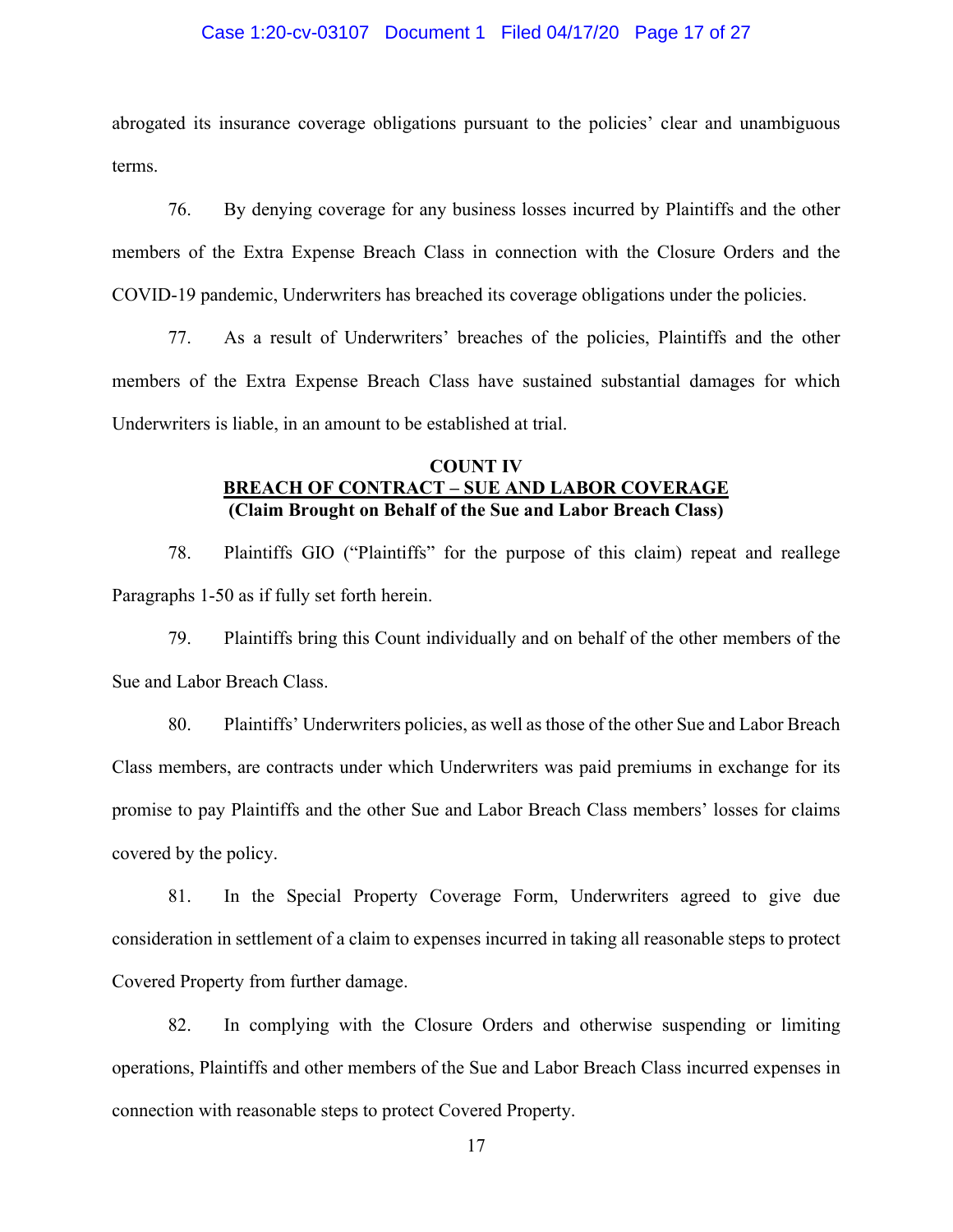## Case 1:20-cv-03107 Document 1 Filed 04/17/20 Page 18 of 27

83. Plaintiffs and the other members of the Sue and Labor Breach Class have complied with all applicable provisions of the policy and/or those provisions have been waived by Underwriters, or Underwriters is estopped from asserting them, and yet Underwriters has abrogated its insurance coverage obligations pursuant to the policies' clear and unambiguous terms.

84. By denying coverage for any Sue and Labor expenses incurred by Plaintiffs and the other members of the Sue and Labor Breach Class in connection with the Closure Orders and the COVID-19 pandemic, Underwriters has breached its coverage obligations under the policies.

85. As a result of Underwriters' breaches of the policies, Plaintiffs and the other members of the Sue and Labor Breach Class have sustained substantial damages for which Underwriters is liable, in an amount to be established at trial.

## **COUNT V DECLARATORY JUDGMENT – BUSINESS INCOME COVERAGE (Claim Brought on Behalf of the Business Income Declaratory Judgment Class)**

86. Plaintiffs Underwriters ("Plaintiffs" for the purpose of this claim) repeat and realleges Paragraphs 1-50 as if fully set forth herein.

87. Plaintiffs bring this Count individually and on behalf of the other members of the Business Income Declaratory Judgment Class.

88. Plaintiffs' Underwriters policies, as well as those of the other Business Income Declaratory Judgment Class members, are contracts under which Underwriters was paid premiums in exchange for its promise to pay Plaintiffs and the other Business Income Declaratory Judgment Class members' losses for claims covered by the policy.

89. Plaintiffs and the other Business Income Declaratory Judgment Class members have complied with all applicable provisions of the policies and/or those provisions have been waived by Underwriters, or Underwriters is estopped from asserting them, and yet Underwriters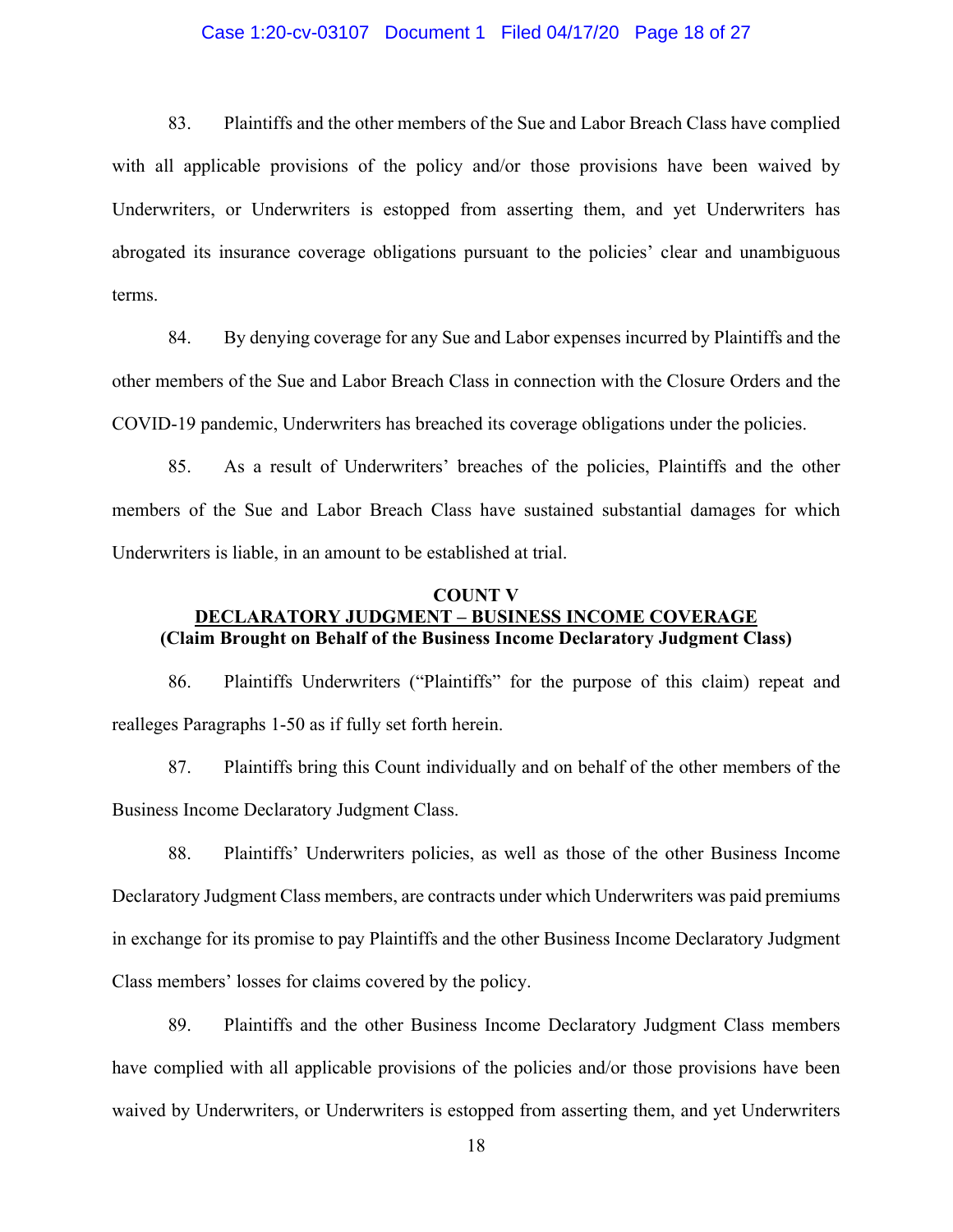## Case 1:20-cv-03107 Document 1 Filed 04/17/20 Page 19 of 27

has abrogated its insurance coverage obligations pursuant to the policies' clear and unambiguous terms and has wrongfully and illegally refused to provide coverage to which Plaintiffs and the other Business Income Declaratory Judgment Class members are entitled.

90. Underwriters has denied claims related to COVID-19 on a uniform and class wide basis, without individual bases or investigations, such that the Court can render declaratory judgment irrespective of whether members of the Class have filed a claim.

91. An actual case or controversy exists regarding Plaintiffs and the other Business Income Declaratory Judgment Class members' rights and Underwriters' obligations under the policies to reimburse Plaintiffs for the full amount of Business Income losses incurred by Plaintiffs and the other Business Income Declaratory Judgment Class members in connection with suspension of their businesses stemming from the COVID-19 pandemic.

92. Pursuant to 28 U.S.C. § 2201, Plaintiffs and the other Business Income Declaratory Judgment Class members seek a declaratory judgment from this Court declaring the following:

- i. Plaintiffs and the other Business Income Declaratory Judgment Class members' Business Income losses incurred in connection with the Closure Orders and the necessary interruption of their businesses stemming from the COVID-19 pandemic are insured losses under their policies; and
- ii. Underwriters is obligated to pay Plaintiffs and the other Business Income Declaratory Judgment Class members for the full amount of the Business Income losses incurred and to be incurred in connection with the Closure Orders during the period of restoration and the necessary interruption of their businesses stemming from the COVID-19 pandemic.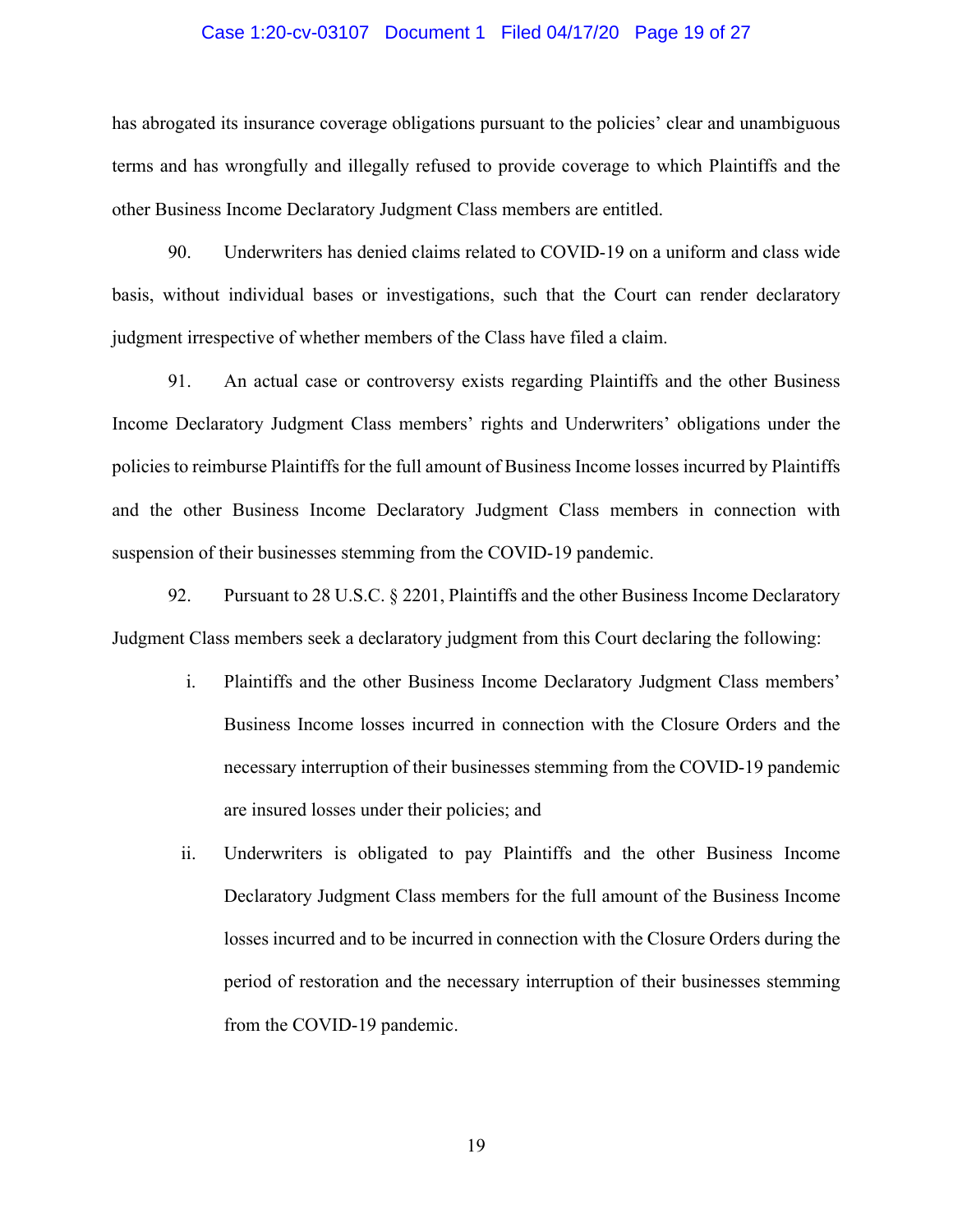## Case 1:20-cv-03107 Document 1 Filed 04/17/20 Page 20 of 27

## **COUNT VI DECLARATORY JUDGMENT – CIVIL AUTHORITY COVERAGE (Claim Brought on Behalf of the Civil Authority Declaratory Judgment Class)**

93. Plaintiffs GIO ("Plaintiffs" for the purpose of this claim) repeat and reallege Paragraphs 1-50 as if fully set forth herein.

94. Plaintiffs bring this Count individually and on behalf of the other members of the Civil Authority Declaratory Judgment Class.

95. Plaintiffs' Underwriters insurance policy, as well as those of the other Civil Authority Declaratory Judgment Class members, are contracts under which Underwriters was paid premiums in exchange for its promise to pay Plaintiffs and the other Civil Authority Declaratory Judgment Class members' losses for claims covered by the policy.

96. Plaintiffs and the other Civil Authority Declaratory Judgment Class members have complied with all applicable provisions of the policies and/or those provisions have been waived by Underwriters, or Underwriters is estopped from asserting them, and yet Underwriters has abrogated its insurance coverage obligations pursuant to the policies' clear and unambiguous terms and has wrongfully and illegally refused to provide coverage to which Plaintiffs and the other Class members are entitled.

97. Underwriters has denied claims related to COVID-19 on a uniform and class wide basis, without individual bases or investigations, such that the Court can render declaratory judgment irrespective of whether members of the Class have filed a claim.

98. An actual case or controversy exists regarding Plaintiffs and the other Civil Authority Declaratory Judgment Class members' rights and Underwriters' obligations under the policies to reimburse Plaintiffs and the other Civil Authority Declaratory Judgment Class members for the full amount of covered Civil Authority losses incurred by Plaintiffs and the other Civil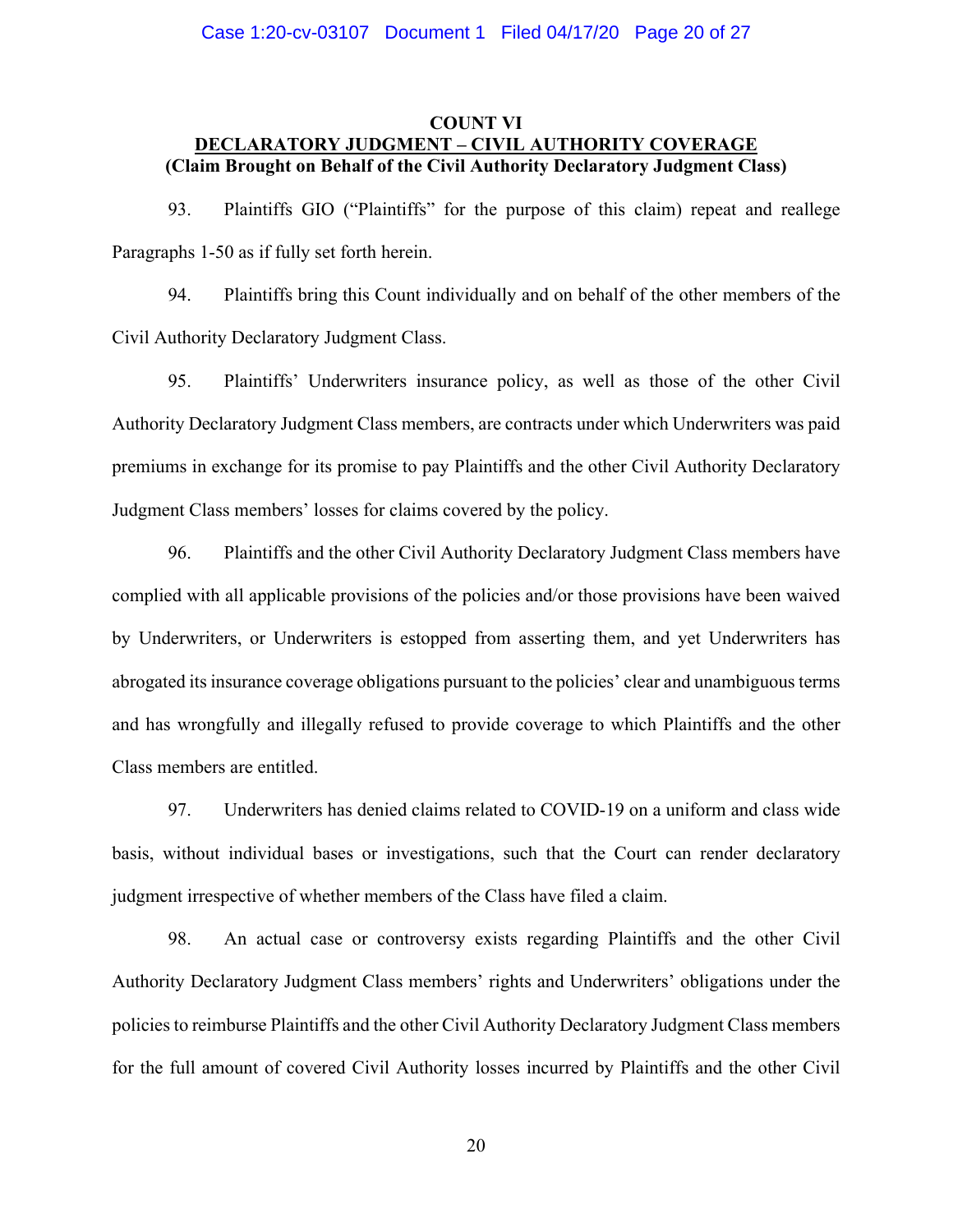## Case 1:20-cv-03107 Document 1 Filed 04/17/20 Page 21 of 27

Authority Declaratory Judgment Class members in connection with Closure Orders and the necessary interruption of their businesses stemming from the COVID-19 pandemic.

99. Pursuant to 28 U.S.C. § 2201, Plaintiffs and the other Civil Authority Declaratory Judgment Class members seek a declaratory judgment from this

Court declaring the following:

- i. Plaintiffs and the other Civil Authority Declaratory Judgment Class members' Civil Authority losses incurred in connection with the Closure Orders and the necessary interruption of their businesses stemming from the COVID-19 pandemic are insured losses under their policies; and
- ii. Underwriters is obligated to pay Plaintiffs and the other Civil Authority Declaratory Judgment Class members the full amount of the Civil Authority losses incurred and to be incurred in connection with the covered losses related to the Closure Orders and the necessary interruption of their businesses stemming from the COVID-19 pandemic

## **COUNT VII DECLARATORY JUDGMENT – EXTRA EXPENSE COVERAGE (Claim Brought on Behalf of the Extra Expense Declaratory Judgment Class)**

100. Plaintiffs GIO ("Plaintiffs" for the purpose of this claim) repeat and reallege Paragraphs 1-50 as if fully set forth herein.

101. Plaintiffs bring this Count individually and on behalf of the other members of the Extra Expense Declaratory Judgment Class.

102. Plaintiffs' Underwriters insurance policy, as well as those of the other Extra Expense Declaratory Judgment Class members, are contracts under which Underwriters was paid premiums in exchange for its promise to pay Plaintiffs and the other Extra Expense Declaratory Judgment Class members' losses for claims covered by the policy.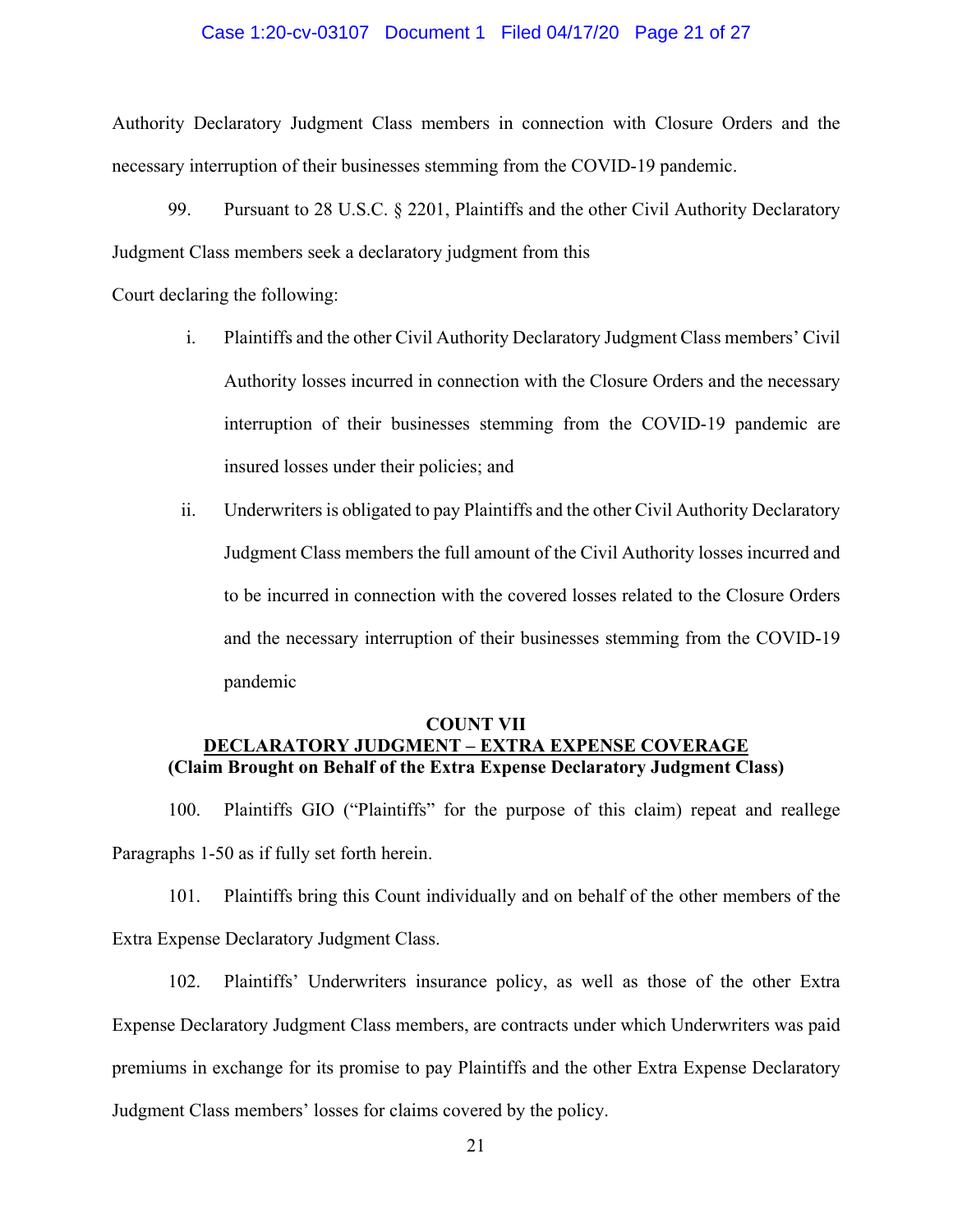## Case 1:20-cv-03107 Document 1 Filed 04/17/20 Page 22 of 27

103. Plaintiffs and the other Extra Expense Declaratory Judgment Class members have complied with all applicable provisions of the policies and/or those provisions have been waived by Underwriters, or Underwriters is estopped from asserting them, and yet Underwriters has abrogated its insurance coverage obligations pursuant to the policies clear and unambiguous terms and has wrongfully and illegally refused to provide coverage to which Plaintiffs and the other Class members are entitled.

104. Underwriters has denied claims related to COVID-19 on a uniform and class wide basis, without individual bases or investigations, such that the Court can render declaratory judgment irrespective of whether members of the Class have filed a claim.

105. An actual case or controversy exists regarding Plaintiffs and the other Extra Expense Declaratory Judgment Class members' rights and Underwriters' obligations under the policies to reimburse Plaintiffs and the other Extra Expense Declaratory Judgment Class members for the full amount of Extra Expense losses incurred by Plaintiffs in connection with Closure Orders and the necessary interruption of their businesses stemming from the COVID-19 pandemic.

106. Pursuant to 28 U.S.C. § 2201, Plaintiffs and the other Extra Expense Declaratory Judgment Class members seek a declaratory judgment from this Court declaring the following:

- i. Plaintiffs and the other Extra Expense Declaratory Judgment Class members' Extra Expense losses incurred in connection with the Closure Orders and the necessary interruption of their businesses stemming from the COVID-19 pandemic are insured losses under their policies; and
- ii. Underwriters is obligated to pay Plaintiffs and the other Extra Expense Declaratory Judgment Class members for the full amount of the Extra Expense losses incurred and to be incurred in connection with the covered losses related to the Closure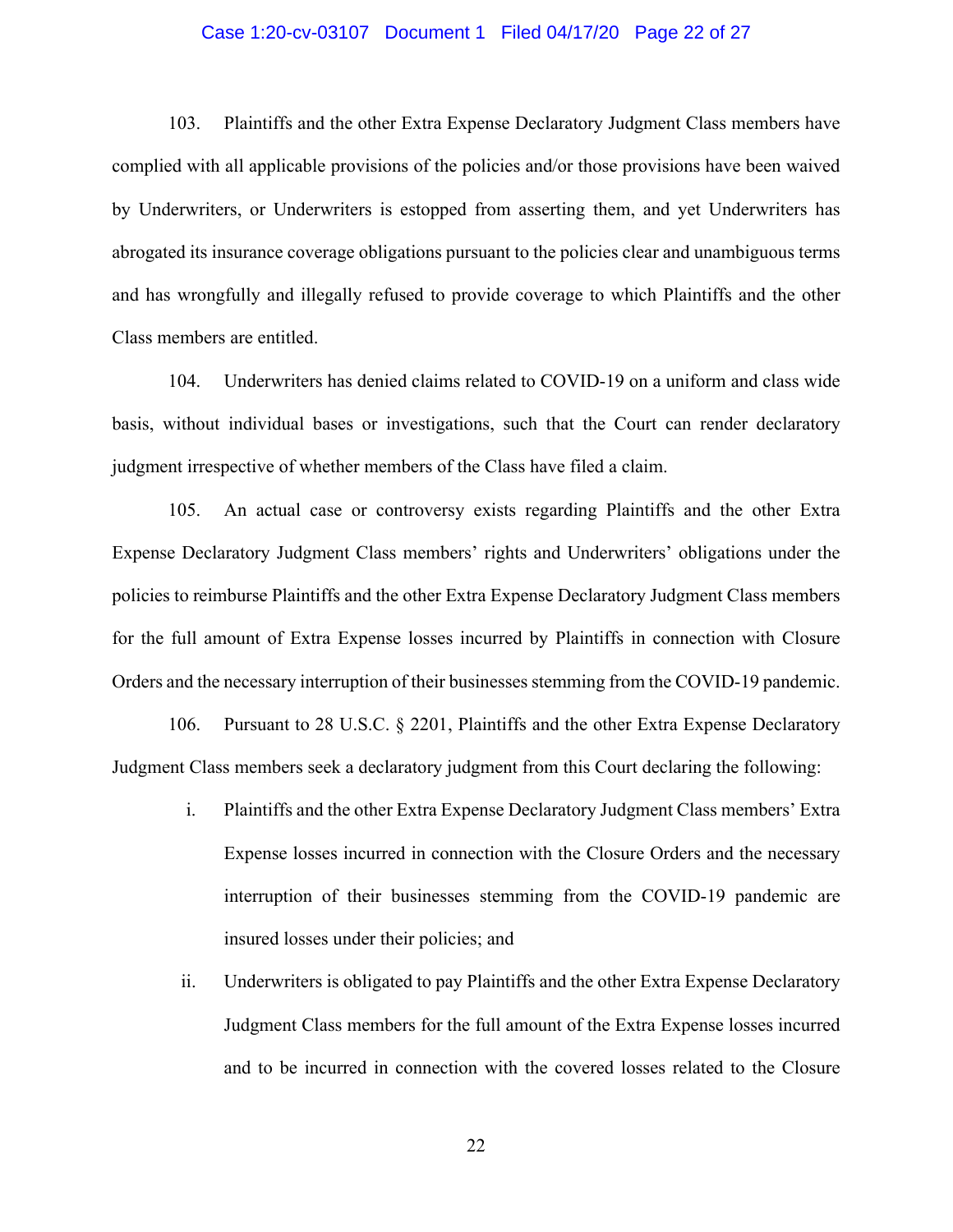Orders during the period of restoration and the necessary interruption of their businesses stemming from the COVID-19 pandemic.

## **COUNT VIII**

# **DECLARATORY JUDGMENT – SUE AND LABOR COVERAGE (Claim Brought on Behalf of the Sue and Labor Declaratory Judgment Class)**

107. Plaintiffs GIO ("Plaintiffs" for the purpose of this claim) repeat and reallege Paragraphs 1-50 as if fully set forth herein.

108. Plaintiffs bring this Count individually and on behalf of the other members of the Sue and Labor Declaratory Judgment Class.

109. Plaintiffs' Underwriters insurance policy, as well as those of the other Sue and Labor Declaratory Judgment Class members, are contracts under which Underwriters was paid premiums in exchange for its promise to pay Plaintiffs and the other Sue and Labor Declaratory Judgment Class members' reasonably incurred expenses to protect Covered Property.

110. Plaintiffs and the other Sue and Labor Declaratory Judgment Class members have complied with all applicable provisions of the policies and/or those provisions have been waived by Underwriters, or Underwriters is estopped from asserting them, and yet Underwriters has abrogated its insurance coverage obligations pursuant to the policies' clear and unambiguous terms and has wrongfully and illegally refused to provide coverage to which Plaintiffs is entitled.

111. Underwriters has denied claims related to COVID-19 on a uniform and class wide basis, without individual bases or investigations, such that the Court can render declaratory judgment irrespective of whether members of the Class have filed a claim.

112. An actual case or controversy exists regarding Plaintiffs and the other Sue and Labor Declaratory Judgment Class members' rights and Underwriters' obligations under the policies to reimburse Plaintiffs and the other Sue and Labor Declaratory Judgment Class members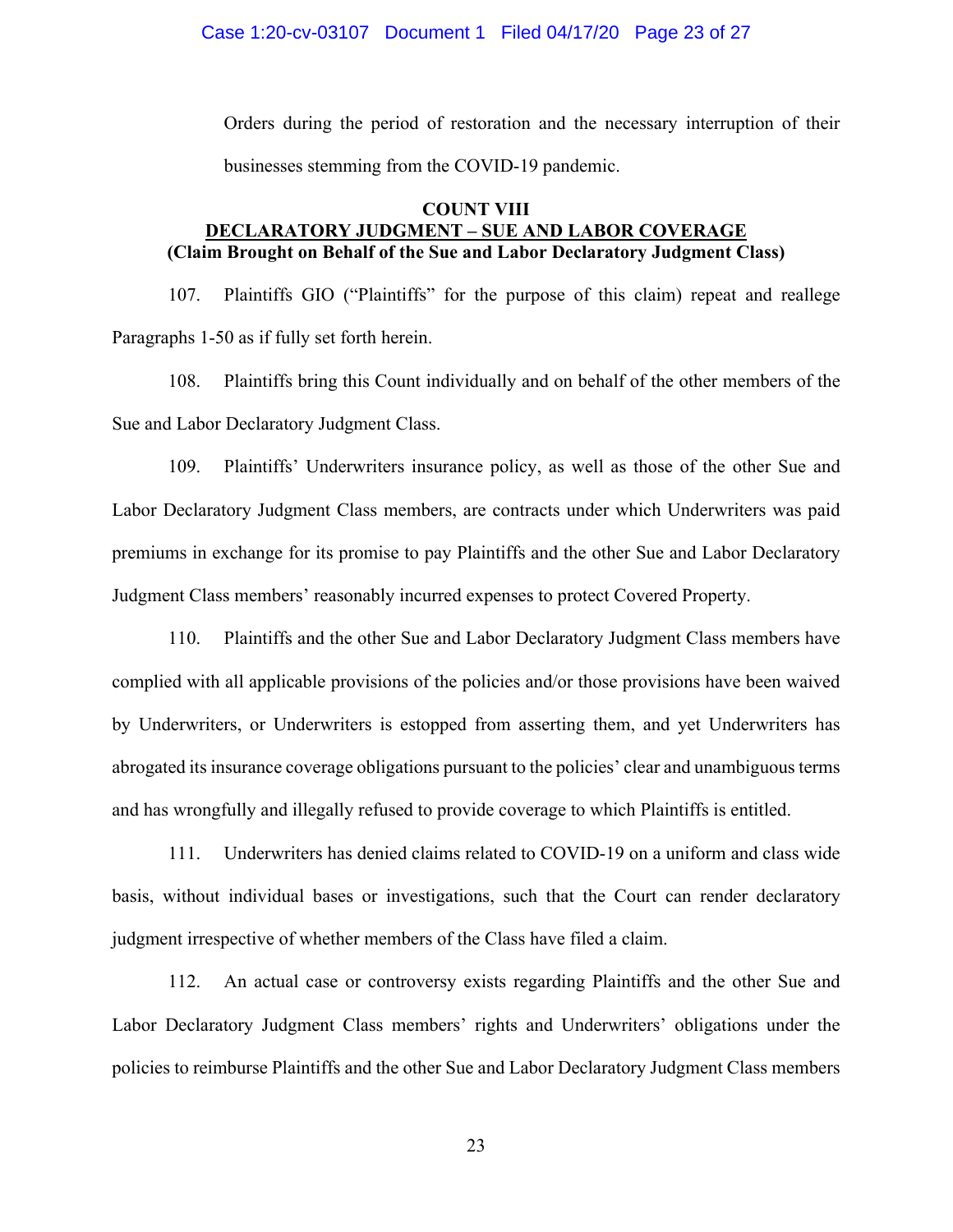## Case 1:20-cv-03107 Document 1 Filed 04/17/20 Page 24 of 27

for the full amount Plaintiffs and the other members of the Sue and Labor Declaratory Judgment Class reasonably incurred to protect Covered Property from further damage by COVID-19.

113. Pursuant to 28 U.S.C. § 2201, Plaintiffs and the other Sue and Labor Declaratory Judgment Class members seek a declaratory judgment from this Court declaring the following:

- i. Plaintiffs and the other Sue and Labor Declaratory Judgment Class members reasonably incurred expenses to protect Covered Property from further damage by COVID-19 are insured losses under their policies; and
- ii. Underwriters is obligated to pay Plaintiffs and the other Sue and Labor Declaratory Judgment Class members for the full amount of the expenses they reasonably incurred to protect Covered Property from further damage by COVID-19.

## **VII. REQUEST FOR RELIEF**

WHEREFORE, Plaintiffs, individually and on behalf of the other Class members, respectfully request that the Court enter judgment in their favor and against Defendants as follows:

a. Entering an order certifying the proposed nationwide Classes, as requested herein, designating Plaintiffs as Class representative, and appointing Plaintiffs' undersigned attorneys as Counsel for the Classes;

b. Entering judgment on Counts I-IV in favor of Plaintiffs GIO and the members of the Business Income Breach Class, the Civil Authority Breach Class, the Extra Expense Breach Class, and the Sue and Labor Breach Class; and awarding damages for breach of contract in an amount to be determined at trial;

c. Entering declaratory judgments on Counts V-VIII in favor of Plaintiffs and the members of the Business Income Declaratory Judgment Class, the Civil Authority Declaratory Judgment Class, the Extra Expense Declaratory Judgment Class, and the Sue and Labor Declaratory Judgment Class as follows;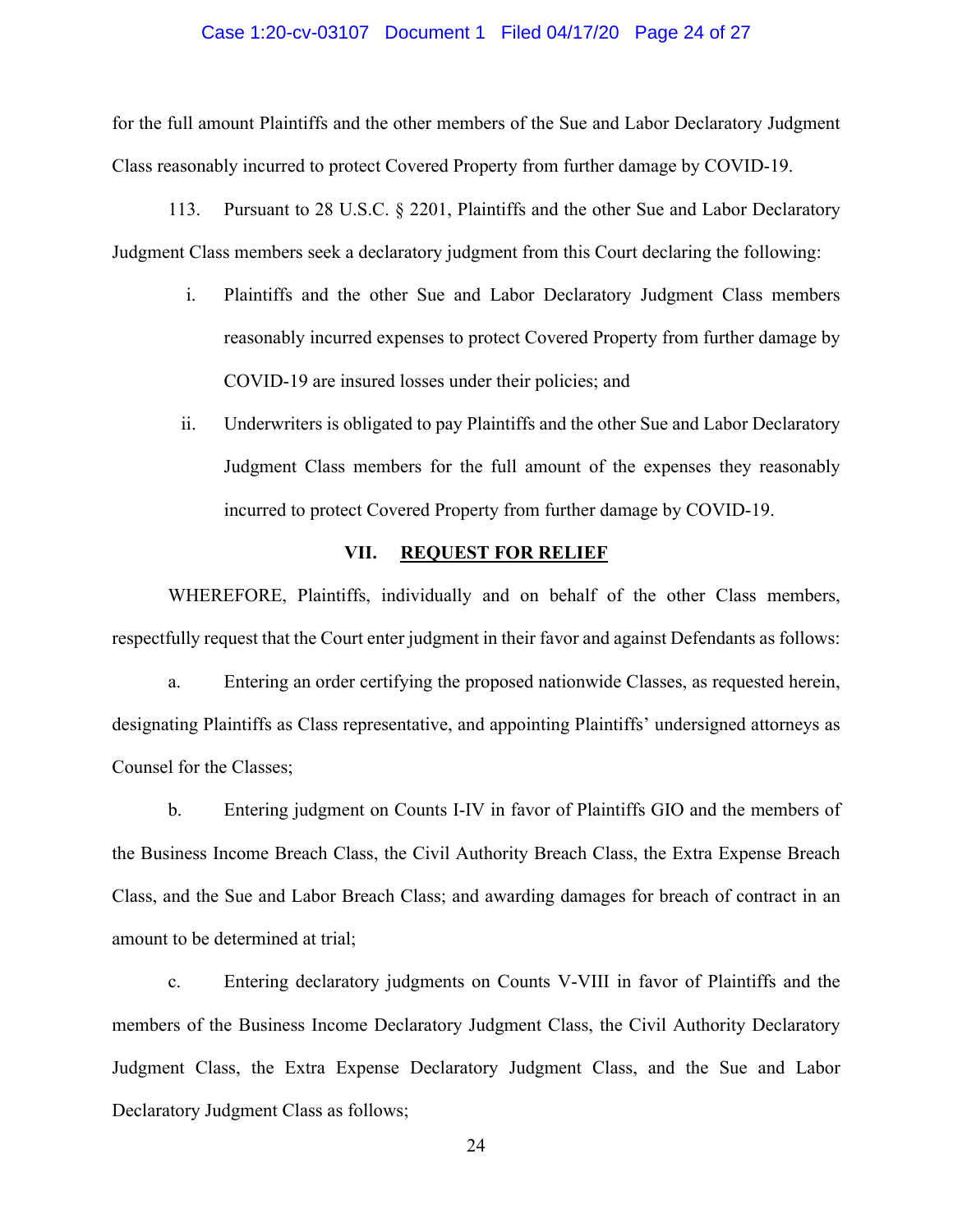- i. Business Income, Civil Authority, Extra Expense, and Sue and Labor losses incurred in connection with the Closure Orders and the necessary interruption of their businesses stemming from the COVID-19 pandemic are insured losses under their policies; and
- ii. Underwriters is obligated to pay for the full amount of the Business Income, Civil Authority, Extra Expense, and Sue and Labor losses incurred and to be incurred related to COVID-19, the Closure Orders and the necessary interruption of their businesses stemming from the COVID-19 pandemic;
- d. Ordering Defendants to pay both pre- and post-judgment interest on any amounts

awarded;

- e. Ordering Defendants to pay attorneys' fees and costs of suit; and
- f. Ordering such other and further relief as may be just and proper.

# **VIII. JURY DEMAND**

Plaintiffs hereby demand a trial by jury on all claims so triable.

Dated: April 17, 2020 Respectfully submitted,

*/s/Greg G. Gutzler*  Greg G. Gutzler **DICELLO LEVITT GUTZLER LLC**  444 Madison Avenue, Fourth Floor New York, New York 10022 Telephone: 646-933-1000 ggutzler@dicellolevitt.com

Adam J. Levitt Amy E. Keller\* Daniel R. Ferri\* Mark Hamill\* Laura E. Reasons\* **DICELLO LEVITT GUTZLER LLC**  Ten North Dearborn Street, Sixth Floor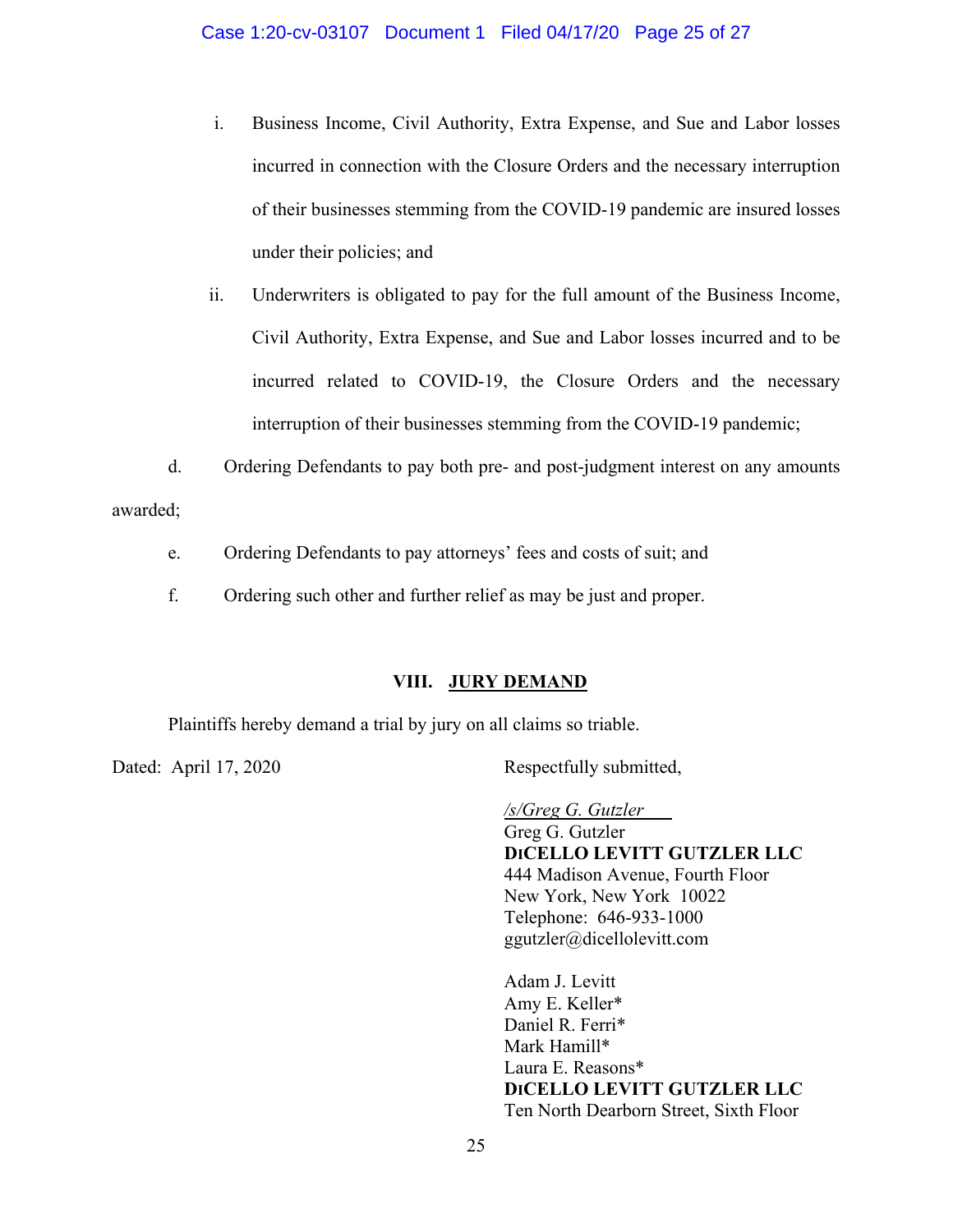Chicago, Illinois 60602 Telephone: 312-214-7900 alevitt@dicellolevitt.com dferri@dicellolevitt.com mhamill@dicellolevitt.com

Mark A. DiCello\* Kenneth P. Abbarno\* Mark Abramowitz\* **DICELLO LEVITT GUTZLER LLC**  7556 Mentor Avenue Mentor, Ohio 44060 Telephone: 440-953-8888 madicello@dicellolevitt.com kabbarno@dicellolevitt.com mabramowitz@dicellolevitt.com

 Mark Lanier Alex Brown Skip McBride\* **THE LANIER LAW FIRM PC**  10940 West Sam Houston Parkway North Suite 100

 Houston, Texas 77064 Telephone: 713-659-5200 WML@lanierlawfirm.com alex.brown@lanierlawfirm.com skip.mcbride@lanierlawfirm.com

Evan Janush **THE LANIER LAW FIRM PC**  126 East 56th Street, Sixth Floor New York, New York 10022 Telephone: 212-421-2800 WML@lanierlawfirm.com alex.brown@lanierlawfirm.com

Timothy W. Burns\* Jeff J. Bowen\* Jesse J. Bair\* Freya K. Bowen\* **BURNS BOWEN BAIR LLP**  One South Pinckney Street, Suite 930 Madison, Wisconsin 53703 Telephone: 608-286-2302 tburns@bbblawllp.com jbowen@bbblawllp.com